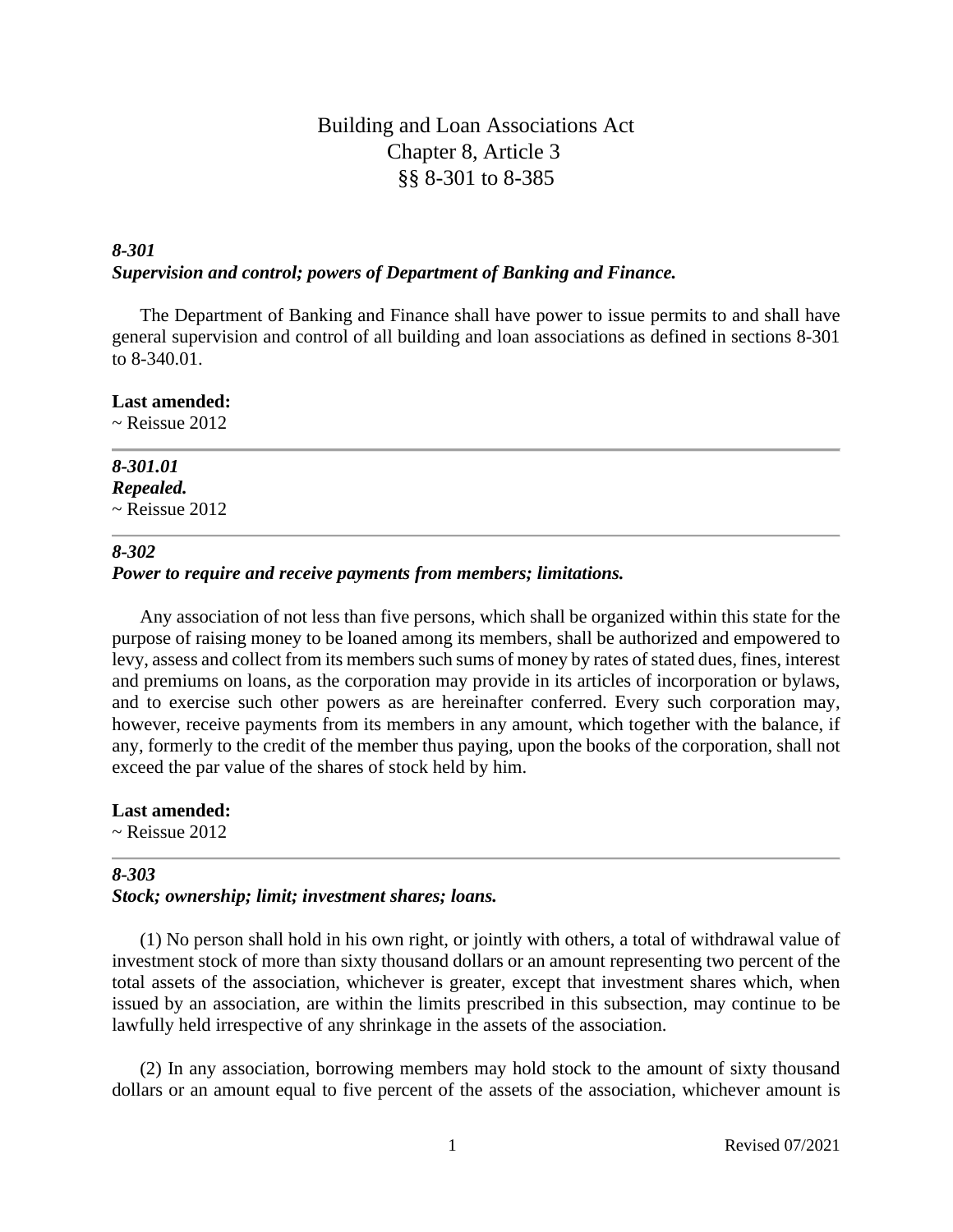greater, except that (a) no borrowing member may hold stock in excess of one hundred thousand dollars unless that association has a reserve fund of at least five percent of the total assets of the association; and (b) if stock held by borrowing members which, when issued by an association, is within the limits prescribed in this subsection, it shall continue to be lawfully held irrespective of any shrinkage in the assets of the association.

(3) Notwithstanding the provision of this section, an association may issue any investment shares and make any loan to borrowing members which is or may be permitted to a federal association doing business in this state.

#### **Last amended:**

 $\sim$  Reissue 2012

## *8-304 Stockholders; voting; limitations.*

Subject to the limitations set forth in section 8-303, each investing member shall be permitted to cast one vote for each hundred dollars of withdrawal value of his stock. Each borrowing member shall be permitted as a borrower to cast one vote, or to cast one vote for each one hundred dollars of the credit value of his stock. Fifteen or more members present at a regular or special meeting of members constitute a quorum. Voting may be by proxy if the instrument authorizing the proxy to vote shall have been executed by a member.

#### **Last amended:**

 $\sim$  Reissue 2012

#### *8-305*

#### *Corporate name; requirements; penalty***.**

The words loan and building association, building association, building and loan association, savings and loan association, or loan and savings association, shall form part of the corporate name of every such corporation. No individual, firm, company, corporation, or association operating in the State of Nebraska, unless (1) organized under authority of the federal government, (2) organized as a building and loan association under the authority of any foreign state and complying with the provisions of the Nebraska statutes, (3) organized and incorporated under and in accordance with the provisions of sections 8-301 to 8-384, or (4) having been in existence and doing business in Nebraska under its present name for a period of ten years prior to January 1, 1949, shall, after August 27, 1949, use in its name the words loan and building association, building and loan association, savings and loan association, loan and savings association, loan and building, building and loan, savings and loan, loan and savings, building and savings, or savings and building, in combination with any other word or words. Any person, firm, company, corporation, or association violating this section shall be guilty of a Class V misdemeanor for each offense. Each day such person, firm, or corporation shall use any such prohibited words shall be deemed a separate and distinct offense in violation of this section.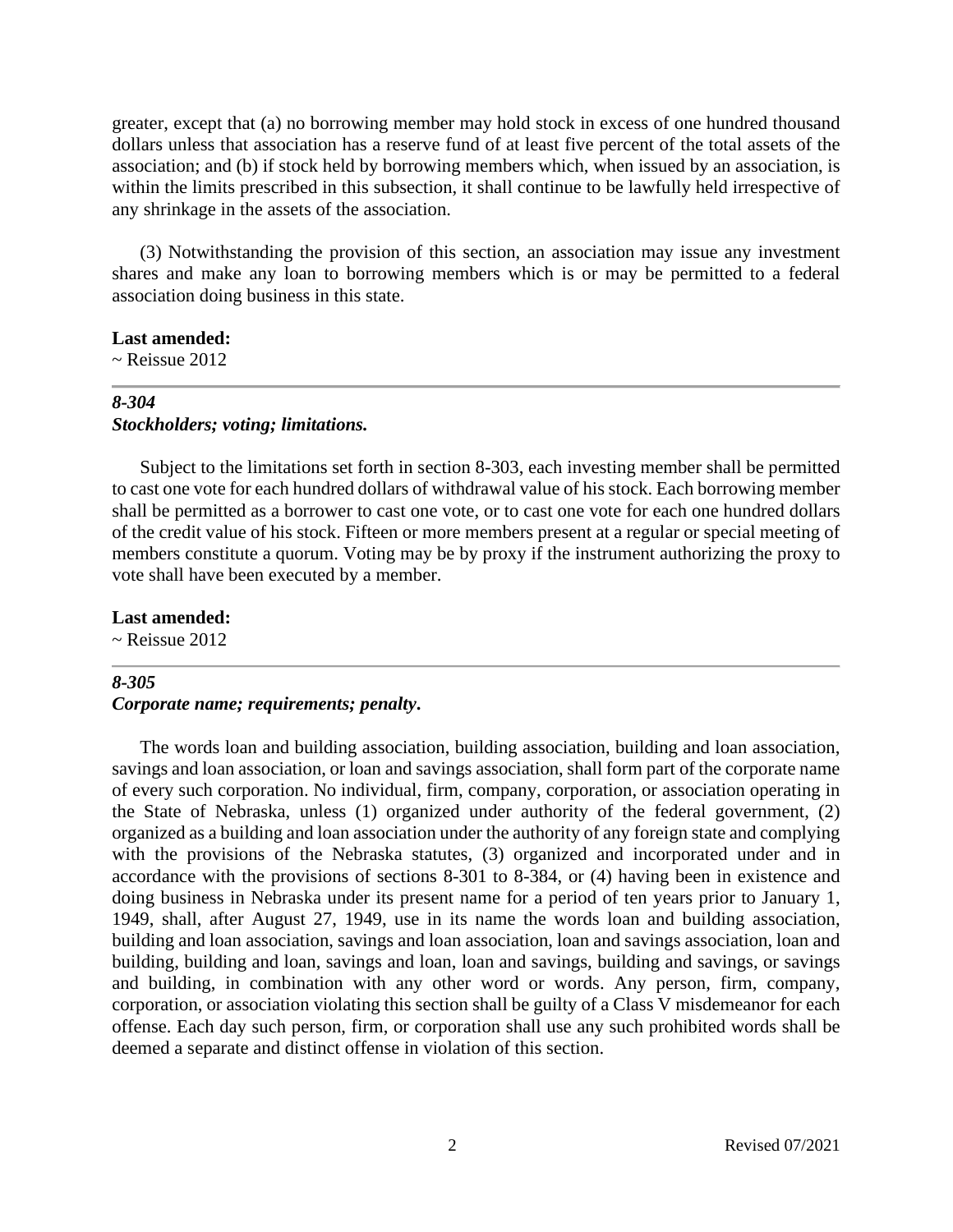#### **Last amended:**

 $\sim$  Reissue 2012

#### *8-306 Capital stock; amount; articles of incorporation; filing fees***.**

The capital stock of an association is not limited and shall consist of the aggregate of payments made by its members and dividends credited thereon, less withdrawals, and shall be represented by shares. It shall not be necessary for any association organized in and operating under the laws of the State of Nebraska to state in its articles of incorporation, or an amendment or amendments thereto, any amount of authorized capital stock. Upon the filing of articles of incorporation, or an amendment or amendments thereto, an association shall pay a filing fee of twenty-five dollars to the Secretary of State.

#### **Last amended:**

 $\sim$  Reissue 2012

## *8-307 Repealed.*

 $\sim$  Reissue 2012

## *8-307.01*

### *Pensions and retirement plans; adoption.*

A building and loan association may provide for pensions, retirement plans, and other benefits for its officers and employees, and may contribute to the cost thereof in accordance with the plan adopted by a two-thirds vote of the board of directors, and approved by a vote of a majority of all the stockholders represented at an annual meeting of such association upon written notice mailed ten days prior to the annual meeting to the last-known address of each stockholder as shown by the books of the association that a pension or retirement plan, or other plan for benefits for its officers and employees will be presented at such meeting, and approved by the Department of Banking and Finance.

#### **Last amended:**

 $\sim$  Reissue 2012

#### *8-308*

## *Stock; credit value; right of shareholder to withdraw; conditions; withdrawal notice; exception for liquidation.*

Any shareholder of an association shall be permitted to withdraw any or all of the credit value of his or her stock as shown by the books of the association, provided such stock is not pledged as security for a loan, by giving written notice of such intention to the secretary or managing officer of the association, and, at the expiration of thirty days following such notice, the member so withdrawing, or, if deceased, his legal representative, shall be entitled to receive the credit value of the stock at the time such notice was given, together with such proportion of the net profits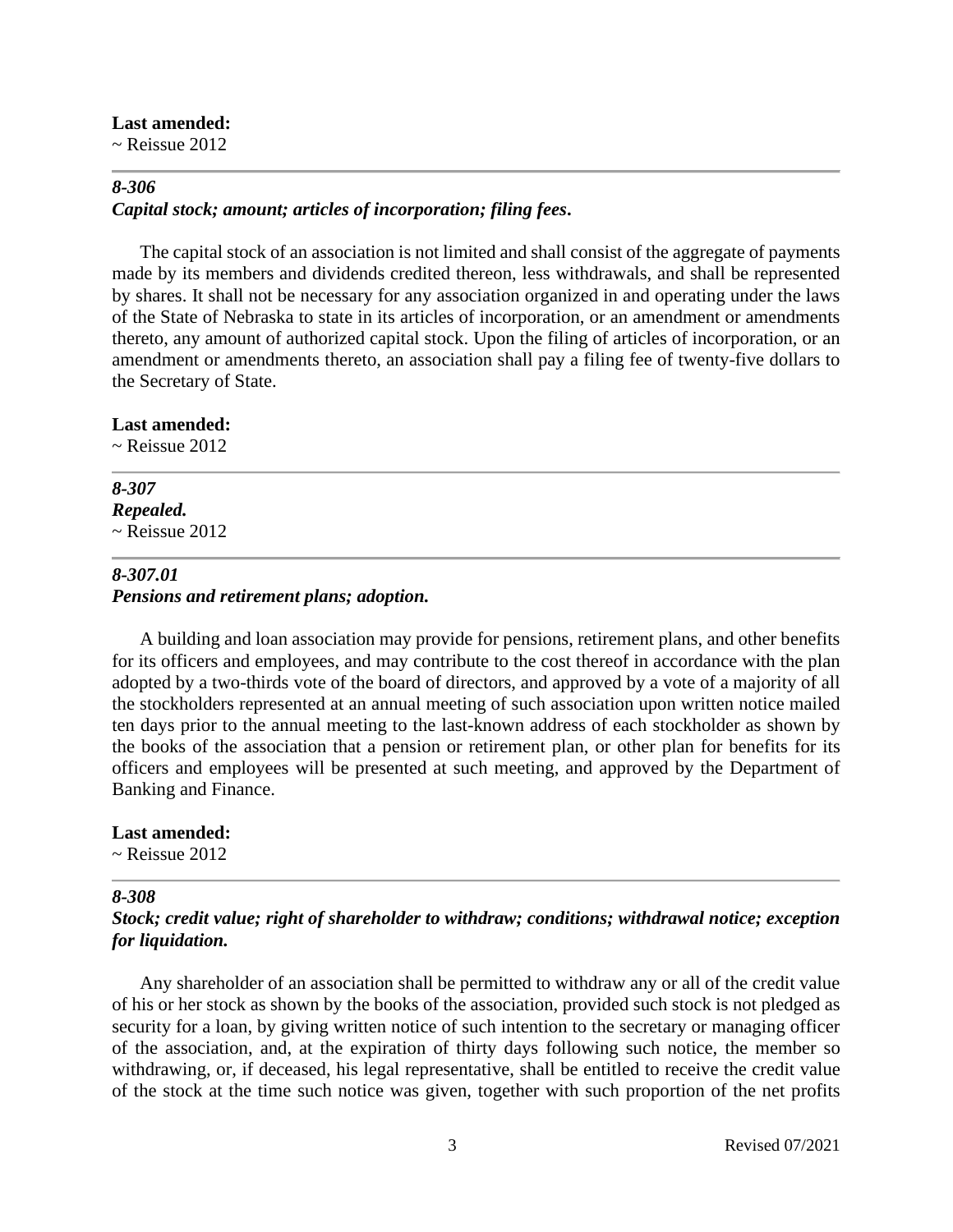accruing since the last dividend date, if the bylaws so provide and determine, less the admission fee, if any, or other just and lawful charges; *Provided,* the right to so withdraw shall not apply to shareholders of an association in process of liquidation.

#### **Last amended:**

 $\sim$  Reissue 2012

#### *8-309*

#### *Stock; withdrawal; limit; funds applicable.*

At no time shall more than one-half of the unloaned funds in the treasury of the association and one-half of the accumulations thereto be applicable to the demands of the withdrawing shareholders without the consent by resolution of the board of directors. If there is delay in meeting payment to withdrawing members due to insufficient funds applicable to such purpose, such members shall be paid, and their stock thus repurchased retired, in the order of the filing of their withdrawal notices as funds applicable therefor are available.

#### **Last amended:**

 $\sim$  Reissue 2012

#### *8-310*

#### *Stock; withdrawal; insufficient funds to meet notices; limit of loans; requirements.*

So long as any association is delayed in meeting payment to withdrawing members due to insufficient funds applicable to such purpose, any loan made to a member shall be from funds not applicable for payment to withdrawing members, and shall not exceed one-half of the credit value of the member's stock unless secured also by the pledge of real estate. If the only security for such a loan be a pledge of the member's stock, the association shall take from the borrower a note for the payment thereof with interest, payable on demand, and a notice for withdrawal of sufficient of the stock to pay such note and interest unless such notice is already on file, and the association shall not demand payment of such note until it has funds available for the payment of the withdrawal notice in the sequence of its filing.

#### **Last amended:**

 $\sim$  Reissue 2012

#### *8-311*

#### *Stock; withdrawals by borrowing members; funds applicable.*

Withdrawals by a borrowing member from credits on stock pledged as security in connection with a real estate loan made by the association shall be permitted only at the discretion of the association, and if the association is delayed in meeting payments to withdrawing members due to insufficient funds applicable to such purpose, withdrawals permitted to such a borrowing member shall be paid only out of the funds of the association available for the making of real estate loans.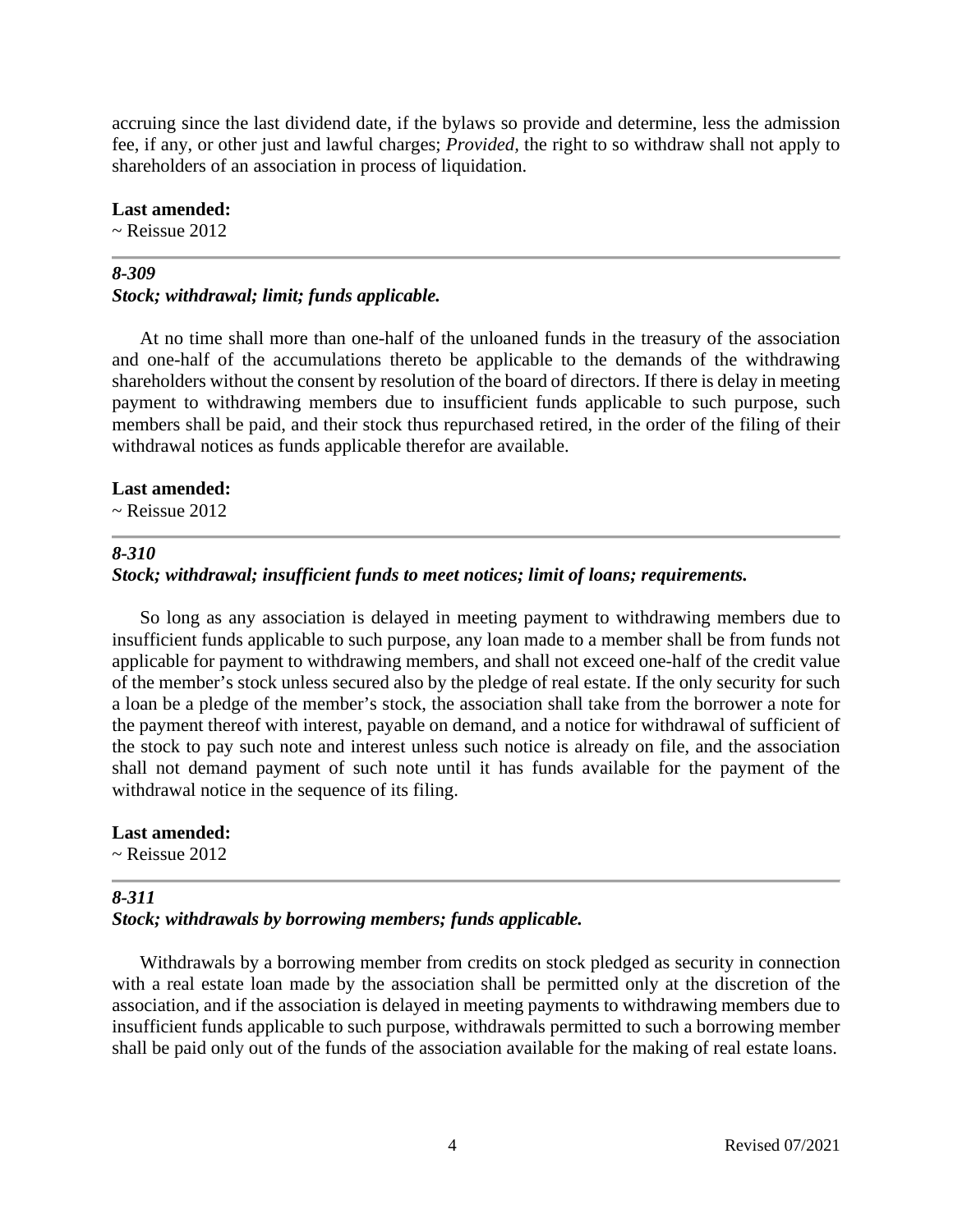#### **Last amended:**

 $\sim$  Reissue 2012

## *8-312 Stock; enforcement of withdrawals by directors.*

If the association has funds applicable for withdrawals and more than needed to retire the shares of members who have given written notice of an intention to withdraw, the directors may, if in their discretion it shall be for the best interests of the association, retire any unpledged shares by enforcing withdrawals of the same, subject to the approval and consent of the Department of Banking and Finance, and the owner or owners shall be paid the full credit value of such shares, which shall be the total of payments and dividends credited thereon less prior withdrawals, if any.

**Last amended:**

 $\sim$  Reissue 2012

## *8-313*

### *Stock; enforced withdrawal; time; notice of intention.*

Such retirements, if made, shall be made immediately after a period fixed by the bylaws of the association for the declaration and payment of dividends of earnings, and the association shall, at least sixty days before so retiring any shares, send written notice to each person shown by the books of the association to be an owner of such shares, mailed to such person's last-known address, which notice shall inform such persons of the intent of the association to make the retirement on a designated date.

#### **Last amended:**

 $\sim$  Reissue 2012

## *8-314*

## *Stock; enforced withdrawal; notice of intention; contents.*

The association shall without delay, upon so retiring shares by order of its board of directors, send a written notice to each person shown by the books of the association to be an owner of shares thus retired, mailed to such person's last-known address, which notice shall contain information of the retirement of the shares and of the number of the certificate representing said shares, and of the amount to be paid to such owner upon delivery to the association of said certificate.

## **Last amended:**

 $\sim$  Reissue 2012

## *8-315 Loans; prepayment; required provisions; procedure.*

The bylaws shall also contain equitable provisions permitting the payment of loans before maturity, as follows: The borrower shall be charged with the full amount of his loan, together with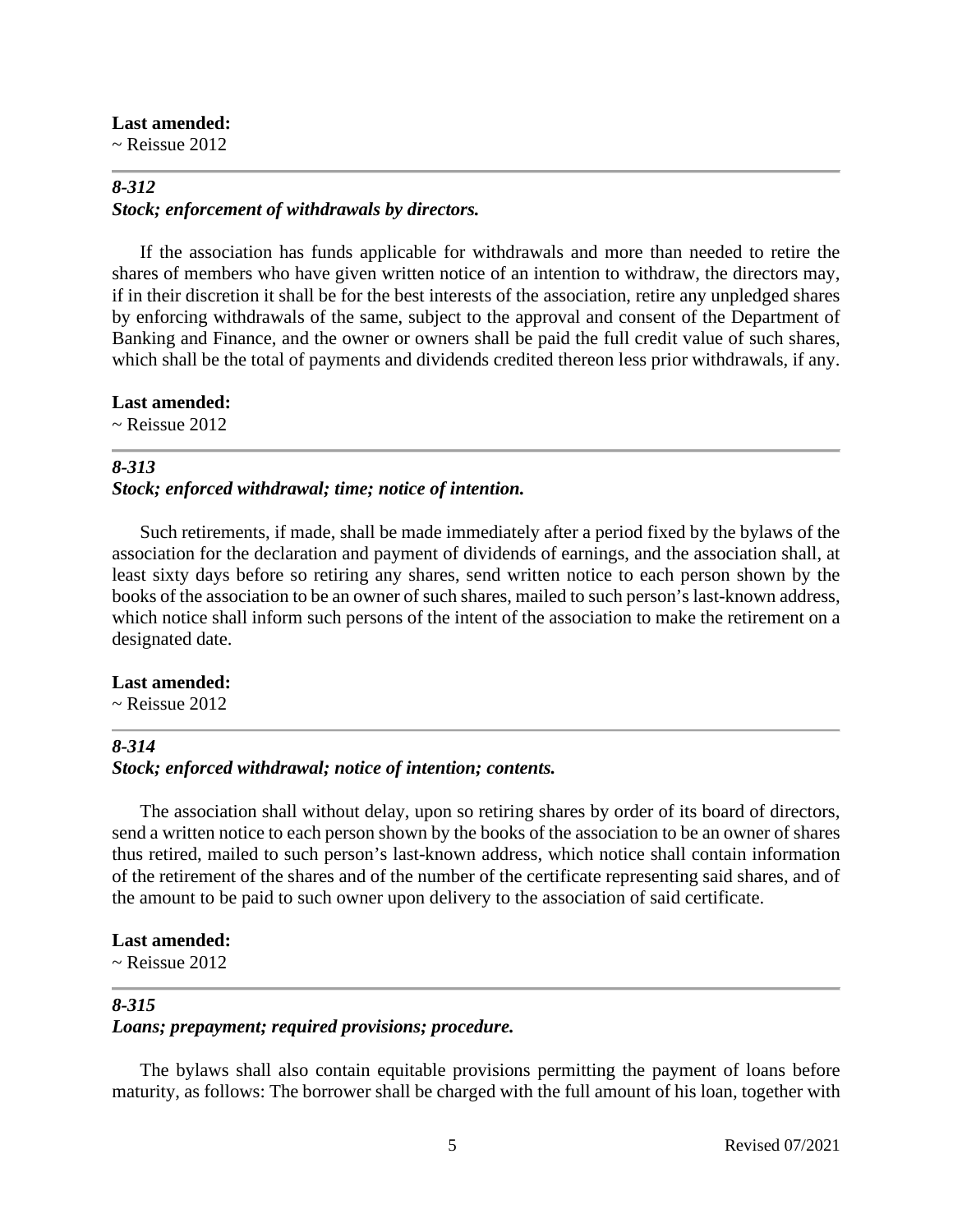all arrearages due thereon or on the shares pledged, or appertaining to the security given, and shall thereupon be allowed, as a credit, the withdrawal value of the shares pledged as security together with an equitable share of the premium, if any, paid in advance, and such other credits as may be returnable on account thereof, and the balance shall be received by the association in full settlement and discharge of such loan. The credits on shares pledged in connection with a loan secured by mortgage on real estate, may at any time, and in whole or in part, be appropriated by any association and applied in reduction of such loan. The withdrawal value of shares pledged as a part of a loan transaction, where such loan is secured by mortgage on real estate, shall be the total amount of the payments on such shares as shown by the books of the association, together with such proportionate share of the earnings as the borrower may be entitled to under the bylaws of the association, less the amounts of previous appropriations and applications on the loan and withdrawals, if any. The association shall not directly or indirectly charge any membership, admission, withdrawal, or any other fee or sum of money for the privilege of becoming, remaining, or ceasing to be a member of the association, except charges upon the making or modification of a loan authorized by section 8-330. Except as authorized by this section and section 8-316, the association shall not charge any member any sum of money by way of fine or penalty for any cause. Payments on real estate loans shall be applied first to the payment of interest on the unpaid balance of the loan and the remainder on the reduction of principal. Any delinquent real estate taxes, both regular and special, which become a prior lien to the association's mortgage, may be paid by the association and added to the unpaid balance of the loan.

#### **Last amended:**

 $\sim$  Reissue 2012

#### *8-316*

## *Loans; delinquency; required provisions; association's rights; computation of balance due.*

The bylaws shall further provide that if any member has become delinquent in his payment on any shares pledged for the security of any loan from the association, which delinquency shall include delinquent real estate taxes both regular or special irrespective of whether paid by the association and charged to principal or unpaid and a prior lien on the property, and such delinquency represents more than two monthly payments, such shares may be canceled, and he shall, as to such shares, cease to be a member of the association, and the withdrawal value, if any, of such shares at the date of cancellation, shall be credited on his loan. If, after the aforesaid credits, or other credits, a balance remains due the association on account of said loan, it may recover the balance either by the foreclosure and sale of the security given or by an action at law upon the evidence of indebtedness. The withdrawal value of shares pledged as a part of a loan transaction, where such loan is secured by mortgage on real estate, shall be the total amount of the payments on such shares as shown by the books of the association, together with such proportionate share of earnings as the borrower may be entitled to under the bylaws of the association, less the amounts of previous appropriations and applications on the loan and withdrawals, if any.

#### **Last amended:**

 $\sim$  Reissue 2012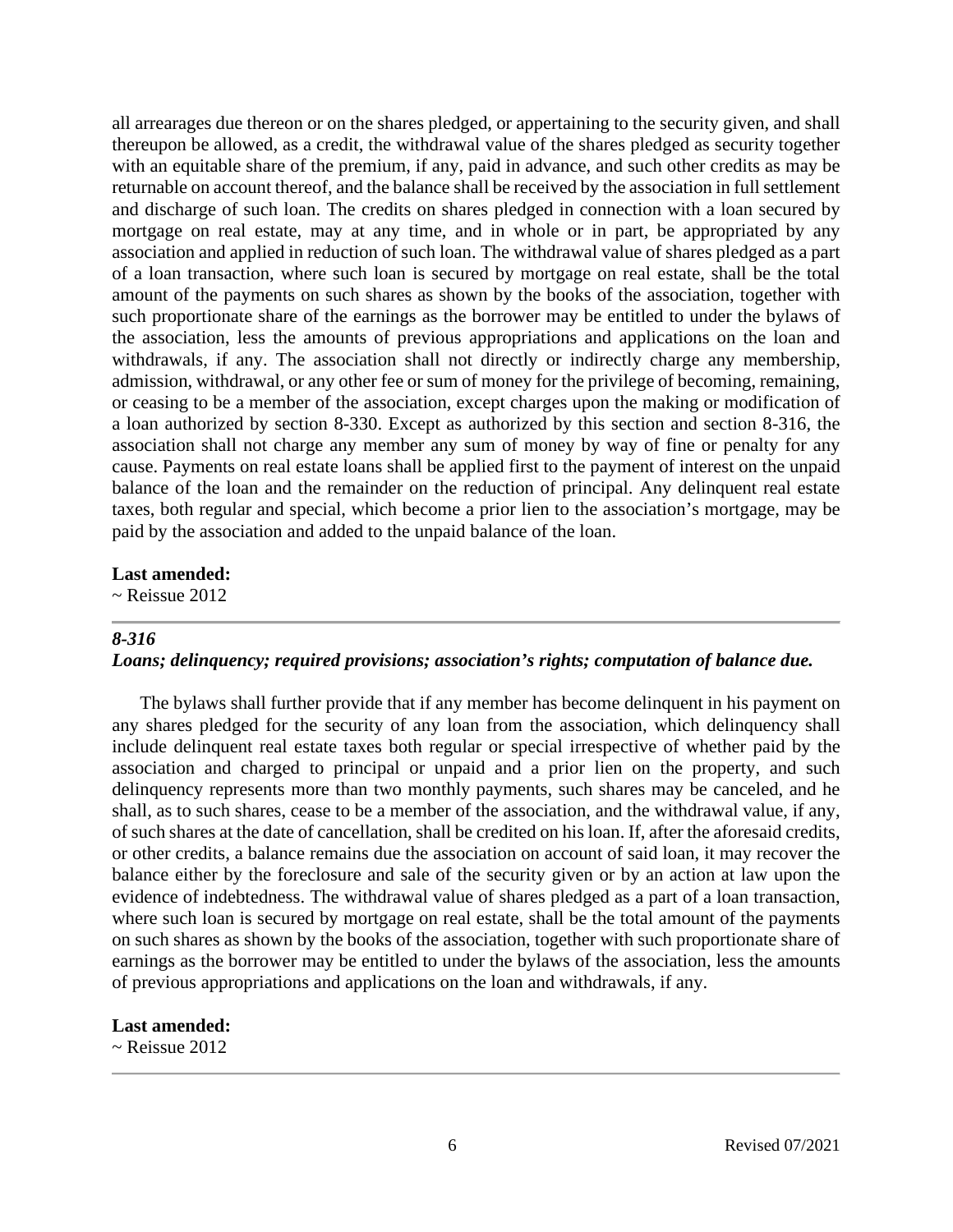## *8-317 Certificates of stock; records; payments; matured stock; right to withdraw.*

Certificates of stock or other written evidence thereof shall be issued for each account in conformity with sections 8-301 to 8-340.01 and the bylaws. Every stockholder shall receive credit on the books of the association for all amounts paid by the stockholder upon the stockholder's subscription for stock, together with the stockholder's pro rata share of all dividends declared, as hereinafter provided, and when the sum of such payments and dividends, less all fines or other charges, equal the par value of the shares of stock held by the stockholder, the stockholder shall be entitled to receive such par value, with such interest not exceeding the legal rate, as the directors may determine, from the time of maturity until paid. Holders of stock thus matured and members desiring to withdraw before such maturity shall be paid the value of their stock in the order of the maturity of or notice of withdrawal of such stock. At no time shall more than two-thirds of the unloaned funds in the treasury of the association, inclusive of such funds applicable to the demands of withdrawing stockholders, as hereinbefore provided, be applicable to the demands of holders of matured stock without the consent of the board of directors.

### **Last amended:**

 $\sim$  Reissue 2012

### *8-318*

## *Stock; share account; deposits; withdrawal methods authorized; investments by fiduciaries; rights; retirement plan, investments; building and loan association as trustee or custodian; powers and duties.*

(1)(a) Shares of stock in any association, or in any federal savings and loan association incorporated under the provisions of the federal Home Owners' Loan Act, with its principal office and place of business in this state, may be subscribed for, held, transferred, surrendered, withdrawn, and forfeited and payments thereon received and receipted for by any person, regardless of age, in the same manner and with the same binding effect as though such person were of the age of majority, except that a minor or his or her estate shall not be bound on his or her subscription to stock except to the extent of payments actually made thereon.

(b) Whenever a share account is accepted by any building and loan association in the name of any person, regardless of age, the deposit may be withdrawn by the shareholder by any of the following methods:

(i) Check or other instrument in writing. The check or other instrument in writing constitutes a receipt or acquittance if the check or other instrument in writing is signed by the shareholder and constitutes a valid release in discharge to the building and loan association for all payments so made; or

- (ii) Electronic means through:
- (A) Preauthorized direct withdrawal;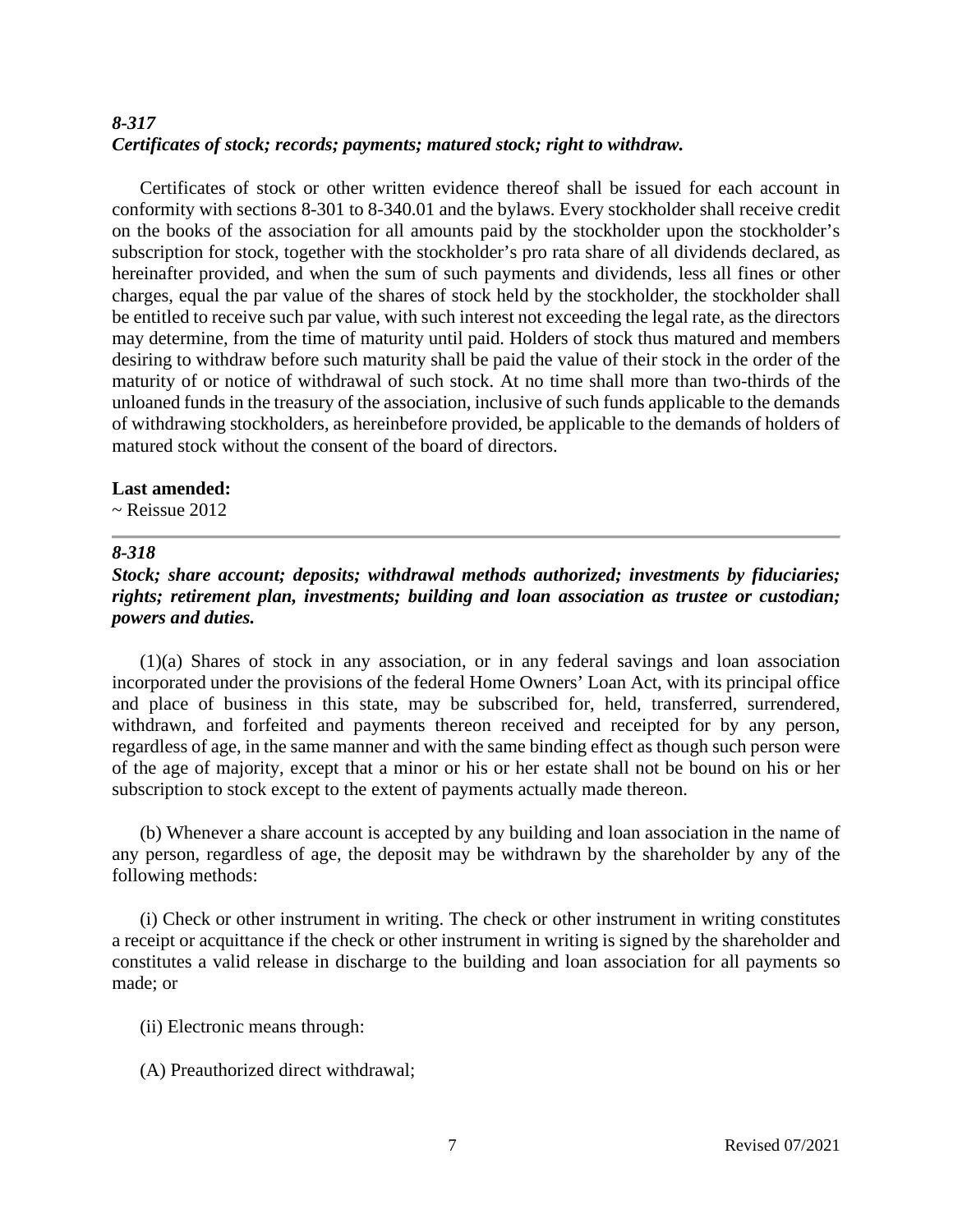(B) An automatic teller machine;

(C) A debit card;

(D) A transfer by telephone;

(E) A network, including the Internet; or

(F) Any electronic terminal, computer, magnetic tape, or other electronic means.

(c) This section shall not be construed to affect the rights, liabilities, or responsibilities of participants in an electronic fund transfer under the federal Electronic Fund Transfer Act, 15 U.S.C. 1693 et seq., as it existed on January 1, 2021, and shall not affect the legal relationships between a minor and any person other than the building and loan association.

(2) All trustees, guardians, personal representatives, administrators, and conservators appointed by the courts of this state may invest and reinvest in, acquire, make withdrawals in whole or in part, hold, transfer, or make new or additional investments in or transfers of shares of stock in any (a) building and loan association organized under the laws of the State of Nebraska or (b) federal savings and loan association incorporated under the provisions of the federal Home Owners' Loan Act, having its principal office and place of business in this state, without an order of approval from any court.

(3) Trustees created solely by the terms of a trust instrument may invest in, acquire, hold, and transfer such shares, and make withdrawals, in whole or in part, therefrom, without any order of court, unless expressly limited, restricted, or prohibited therefrom by the terms of such trust instrument.

(4) All building and loan associations referred to in this section are qualified to act as trustee or custodian within the provisions of the federal Self-Employed Individuals Tax Retirement Act of 1962, as amended, or under the terms and provisions of section 408(a) of the Internal Revenue Code, if the provisions of such retirement plan require the funds of such trust or custodianship to be invested exclusively in shares or accounts in the association or in other associations. If any such retirement plan, within the judgment of the association, constitutes a qualified plan under the federal Self-Employed Individuals Tax Retirement Act of 1962, or under the terms and provisions of section 408(a) of the Internal Revenue Code, and the regulations promulgated thereunder at the time the trust was established and accepted by the association, is subsequently determined not to be such a qualified plan or subsequently ceases to be such a qualified plan, in whole or in part, the association may continue to act as trustee of any deposits theretofore made under such plan and to dispose of the same in accordance with the directions of the member and beneficiaries thereof. No association, in respect to savings made under this section, shall be required to segregate such savings from other assets of the association. The association shall keep appropriate records showing in proper detail all transactions engaged in under the authority of this section.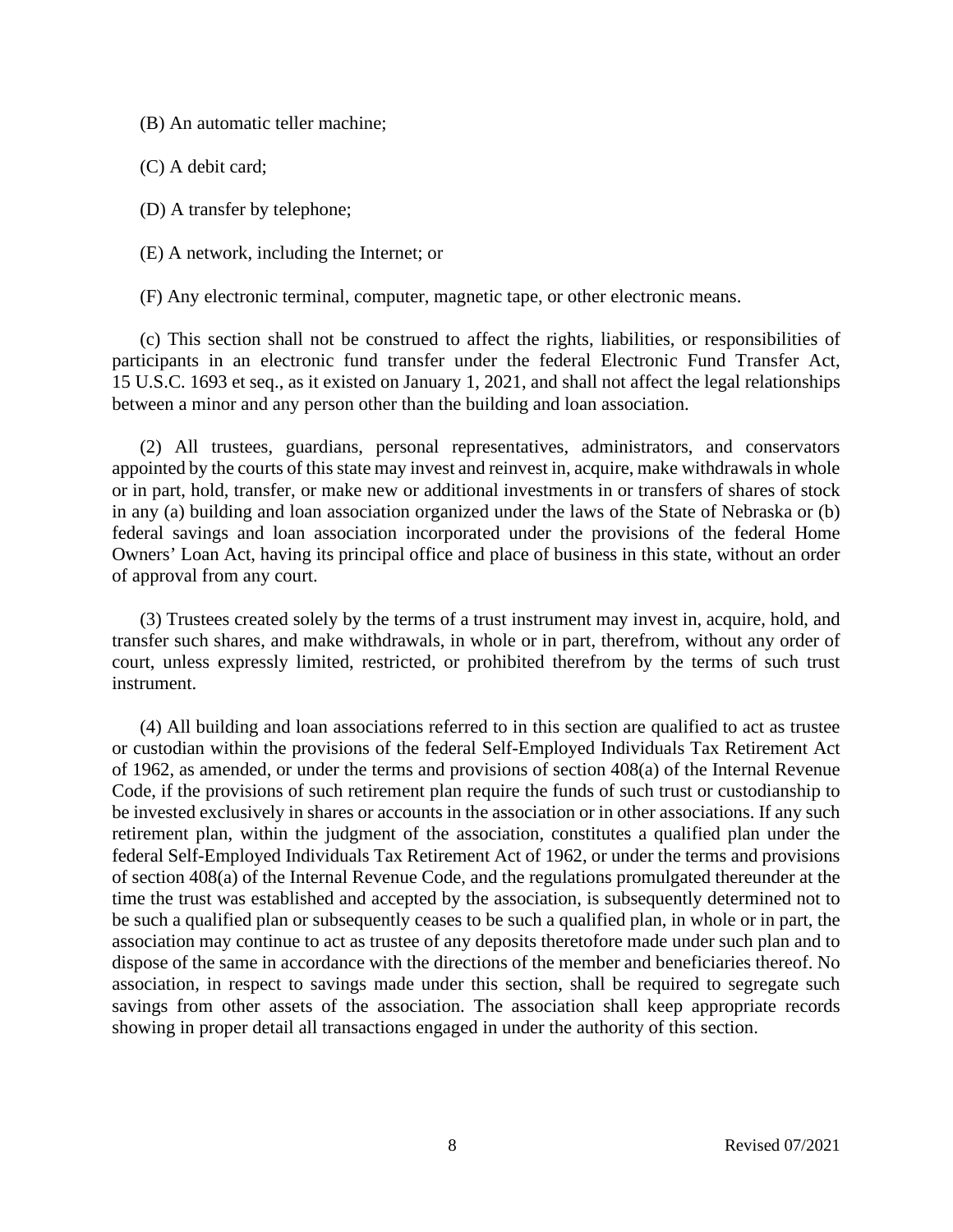**Last amended:**  $\sim$  Laws 2021, LB 363, § 10 **Effective Date**: March 18, 2021

### *8-319*

### *Loans; restricted to members; secured and unsecured; purposes; limit; parity with federal associations; security; participation in other loans; exceptions; educational loans.*

(1) No loan shall be made by such association except to its own members, and no loan shall be made to any member for any sum in excess of the par value of his or her stock. The borrower shall pledge to the association, as security for the loan, shares of a maturity value equal to the principal of the loan and, except as otherwise provided in this section, ample security by mortgage or deeds of trust on real estate. For purposes of this section, real property and real estate shall include a leasehold or subleasehold estate in real property under a lease or sublease the term of which does not expire, or which is renewable automatically or at the option of the holder or of the association so as not to expire for at least five years beyond the maturity of the debt. Loans made upon improved real estate, except as otherwise provided in this section, shall not exceed ninety-five percent of the reasonable normal cash value thereof, and all loans made on any other real estate shall not exceed three-fourths of the reasonable normal cash value thereof.

(2) An association may make a loan or loans in an amount exceeding ninety-five percent of the reasonable normal cash value of the real estate security (a) if such loan or loans are made to a veteran in accord with the provisions of 38 U.S.C., as now existing or as hereafter amended, (b) if the proceeds of the loan or loans are to be used in purchasing residential property or in constructing a dwelling on unimproved property owned by such veteran to be occupied as his or her home, used for the purpose of making repairs, alterations, or improvements in or paying delinquent indebtedness, taxes, or special assessments on residential property owned by the veteran and used by him or her as his or her home, or used in purchasing any land and buildings to be used by the applicant in pursuing a gainful occupation other than farming, and (c) if the Secretary of Veterans Affairs guarantees that portion of such loan or loans in excess of ninety-five percent of the reasonable normal cash value of the real estate security.

(3) An association is authorized to obtain insurance of its loans by the Federal Housing Administrator under Title II of the National Housing Act, as amended, and such loans so made upon improved real estate and so insured shall not be subject to the restrictions set forth in this section with reference to the maximum authorized amount of a loan.

(4) An association may make unsecured loans to its members if such loans (a) are insured under Title I and Title II of the National Housing Act, as amended, or (b) are for property alterations, repair, or improvements. The aggregate amount of loans made under subdivisions (a) and (b) of this subsection shall not at any time exceed twenty percent of the association's assets. Each loan made under subdivision (b) of this subsection shall be repayable in regular monthly installments within a period of twenty years and shall be supported by a written property statement on forms to be prescribed by the Department of Banking and Finance. An association may make secured loans to its members and may make loans under 38 U.S.C., as amended, under Chapter V, subchapter C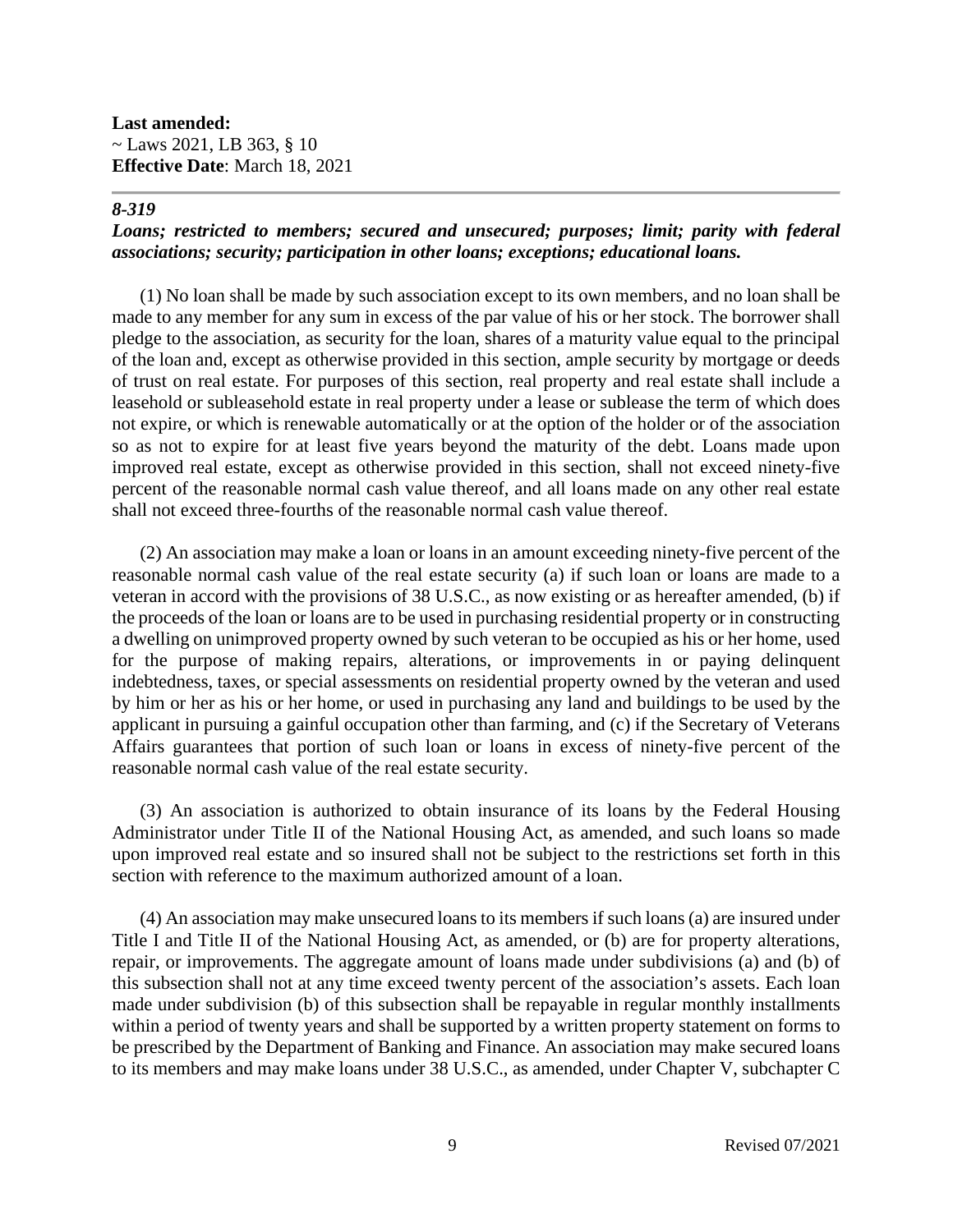of the Home Owners' Loan Act of 1933, as amended (12 U.S.C.), and on the security of mobile homes.

(5) The stock of such association may be accepted as security for a loan of the amount of the withdrawal value of such stock without other security.

(6) An association when so licensed may make loans to its own members upon the terms and security set forth in the Nebraska Installment Loan Act.

(7) Any provisions of this section to the contrary notwithstanding, an association may make any loan that a federal savings and loan association doing business in this state is or may be authorized to make.

(8) An association may invest in loans, obligations, and advances of credit, all of which are referred to in this subsection as loans, made for the payment of expenses of business school, technical training school, college, or university education, but no association shall make any investment in loans under this subsection if the principal amount of its investment in such loans, exclusive of any investment which is or which at the time of its making was otherwise authorized, would thereupon exceed five percent of its assets. Such loans may be secured, partly secured, or unsecured, and the association may require a comaker or comakers, insurance, guaranty under a governmental student loan guarantee plan, or other protection against contingencies. The borrower shall certify to the association that the proceeds of the loan are to be used by a full-time student solely for the payment of expenses of business, technical training school, college, or university education.

(9) An association may participate with other lenders in making loans of any type that an association may otherwise make if (a) each of the lenders is either an instrumentality of the United States Government or is insured by the Federal Deposit Insurance Corporation or, in the case of another lender, the interest of the association in such loan is superior to the participating interests of the other participants and (b) an association whose accounts are insured by the Federal Deposit Insurance Corporation which may be a federal association or an association chartered by this state, or another association chartered by this state which is not so insured, has otherwise complied with subsection (1) of this section with respect to loans to members.

(10) An association may sell to or purchase from any institution which is a savings association chartered by this state or the accounts of which are insured by the Federal Deposit Insurance Corporation a participating interest in any loan, whether or not, in the case of a purchase, the security is located within the association's regular lending area.

## **Last amended:**

 $\sim$  Reissue 2012

## *8-320*

*Reserve funds; idle funds; investments authorized; deposit of funds in banks.*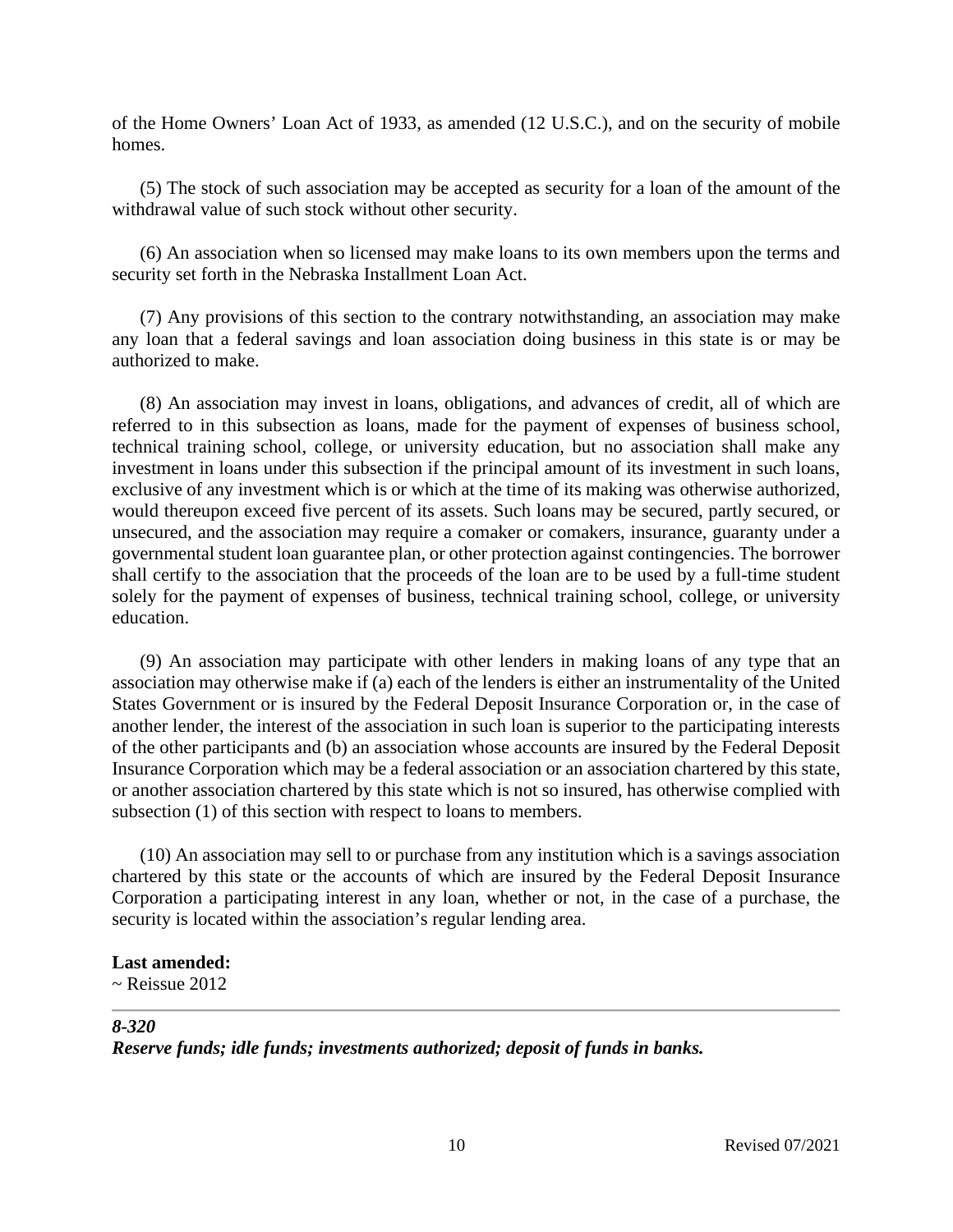Any association may invest its reserve fund for the payment of contingent losses, any reserve fund created to protect against any other contingency, and any portion of its idle funds, not immediately needed to carry on its proper functions, as follows:

(1) In bonds, notes, warrants, or other direct obligations of the United States or of any city, village, county, township, or school, road, water, sewer, paving, drainage, or sanitary and improvement district or any other political subdivision of the State of Nebraska;

(2) In any securities and obligations issued by the Federal Home Loan Bank, the Federal National Mortgage Association, or successor corporations, bonds and debentures issued either singly or collectively by any of the twelve federal land banks, the twelve intermediate credit banks, or the thirteen banks for cooperatives under the supervision of the Farm Credit Administration, and securities of any other federal agency corporation; and

(3) In securities issued pursuant to the Nebraska Business Development Corporation Act.

Any provision of this section to the contrary notwithstanding, an association may make any investment that a federal savings and loan association doing business in this state is or may be authorized to make.

Any association may deposit its funds, or any part thereof, in any national or state bank insured by the Federal Deposit Insurance Corporation or any corporation successor thereto and receive therefor certificates of time or savings deposit or the usual bank passbook credit subject to check or in share accounts of any state or federal savings and loan association the accounts of which are insured by the Federal Deposit Insurance Corporation or any corporation successor thereto.

#### **Last amended:**

 $\sim$  Reissue 2012

#### *8-320.01 Investments; service corporations.*

An association organized under the provisions of Chapter 8, article 3, may purchase, hold, and sell stock in any service corporation organized under the laws of the State of Nebraska whose stock is owned exclusively by building and loan associations whose operations are subject to audit by the Department of Banking and Finance and, if insured, by the Federal Home Loan Bank Board and whose activities are restricted to:

(1) The providing of clerical, bookkeeping, accounting, statistical, and data processing services primarily for building and loan associations;

(2) The purchase, development, and conveyance of real estate for the purpose of renovating and rehabilitating substandard housing including enrollment in state and federal programs in connection therewith, and for other lawful purposes;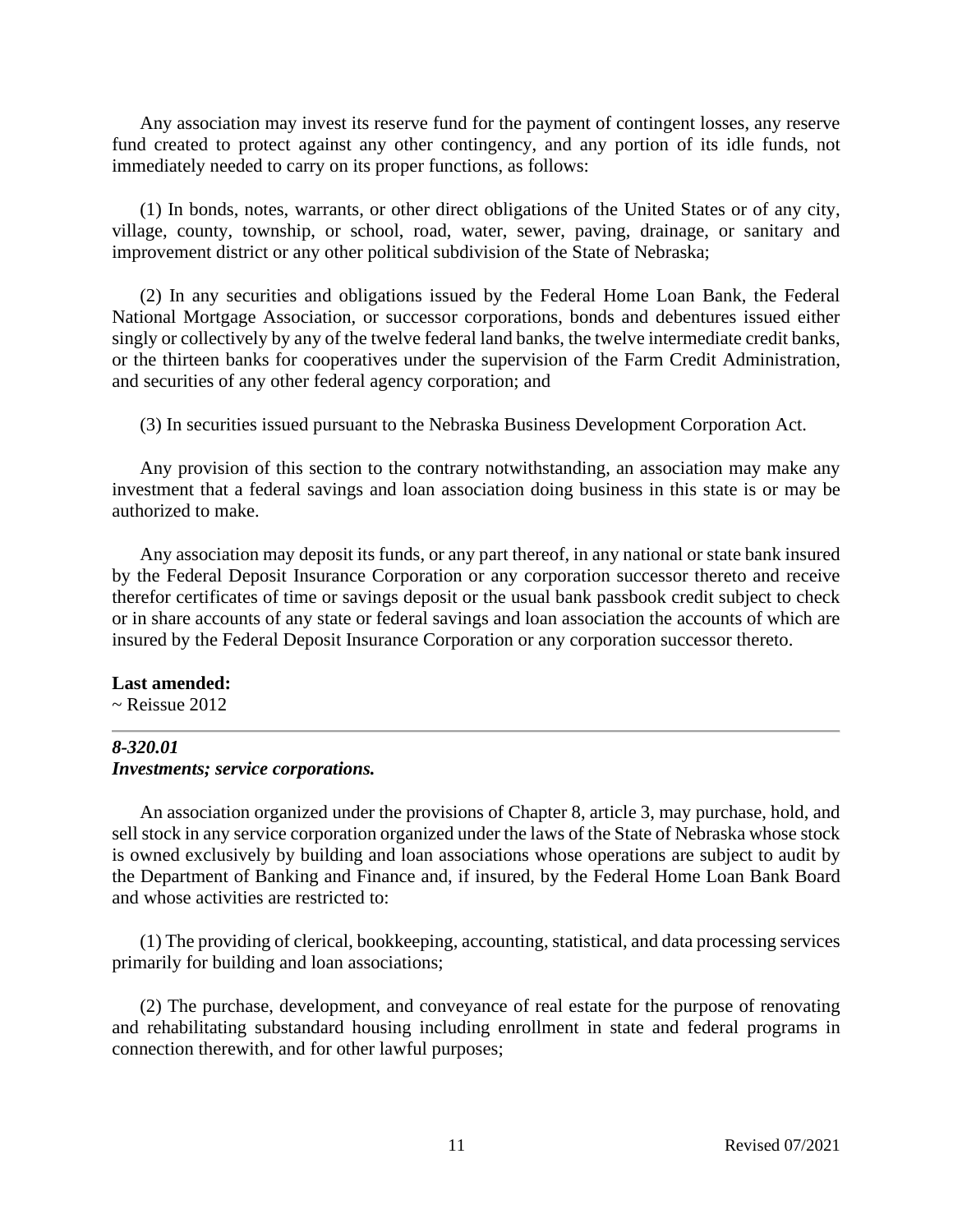(3) The servicing, purchasing, selling, and making of loans upon real estate and participating interests therein; and

(4) The investment in corporations whose principal activities are community development, urban renewal and industrial development.

#### **Last amended:**

 $\sim$  Reissue 2012

#### *8-321*

### *Loans; evidence of indebtedness; form; parity with federal associations.*

No evidence of indebtedness taken by said association for the return of any loan shall be negotiable in form, and whatever be its form, every such evidence of indebtedness shall be nonnegotiable in law, except as hereinafter provided, and no such debt or evidence of debt shall be assignable or transferable in any manner so as to prevent the discharge thereof by payments to the association, except as hereinafter provided, except that bonds and interest-bearing obligations, in which temporary investments may be made as hereinbefore provided, may be converted into cash in due course.

Notwithstanding the provision of this section, an association may sell or purchase such loans, and enter into such participation loans, as are or may be permitted to federal savings and loan associations doing business in this state.

#### **Last amended:**

 $\sim$  Reissue 2012

## *8-322*

## *Membership in Federal Home Loan Bank authorized; power to utilize federal agencies; power to obtain advances; use of funds.*

Any building and loan association is hereby authorized (1) to subscribe for the stock of and to become a member of the Federal Home Loan Bank for the district in which it may be located or for the stock of a Federal Home Loan Bank of an adjoining district if demanded by convenience; (2) to obtain advances from the Federal Home Loan Bank System, under the rules and regulations promulgated by the bank of which the association is a member, to obtain advances from any other corporation or agency established by or under authority of the United States Government, and to assign its mortgages or such other assets as may be required as security therefor; and (3) to do and perform such acts as may be necessary and required to avail to it all the advantages and privileges offered by the Federal Home Loan Bank or offered by any other corporation or agency established under the authority of the United States Government or any instrumentality of the United States Government.

#### **Last amended:**

 $\sim$  Reissue 2012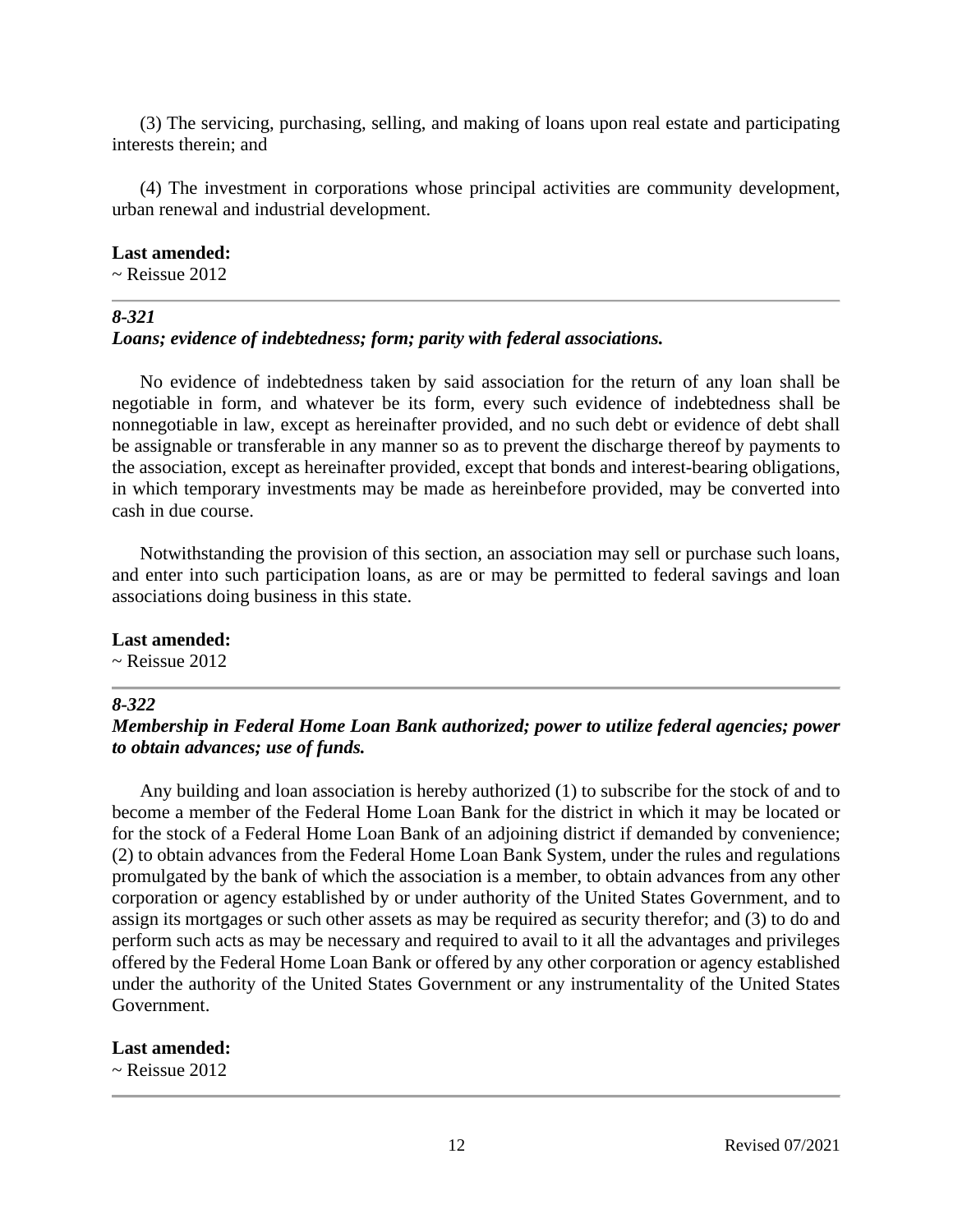## *8-323 Mortgages; assignment to Home Owners' Loan Corporation authorized; condition.*

Any building and loan association is hereby authorized, with the approval of its board of directors, to assign its mortgages and the evidence of debt secured thereby to the Home Owners' Loan Corporation created by act of Congress of the United States under the act cited as the Home Owners' Loan Act of 1933, or such other corporation as may be created by authority of the United States Government, or as an instrumentality of the United States Government, and to accept as consideration for such assignment, cash or bonds of such Home Owners' Loan Corporation or such other corporation as may be created by authority of the United States Government, or as an instrumentality of the United States Government; *Provided,* that no mortgage given by any member of such association shall be so assigned without the written consent of the borrowing member.

## **Last amended:**

 $\sim$  Reissue 2012

## *8-324*

## *Stock; availability for purchase of real estate or payment of loan.*

Any association, at the discretion of its officers and directors, and with the consent and approval of the Department of Banking and Finance, may accept its stock at the withdrawal value of such shares, to apply on the purchase at its fair market value, of any real estate owned by such association, or to apply in payment or reduction of any loans or contracts of sale on which, in the judgment of the officers and directors, there may be an eventual loss, whether or not notice for withdrawal of such shares shall have been filed, and such action shall not be considered prejudicial to the rights of any stockholders to whom payment on withdrawal notices is being delayed.

#### **Last amended:**

 $\sim$  Reissue 2012

#### *8-325*

## *Real estate; acquisition and disposal; powers; limitations.*

Such association may purchase, hold, lease and convey real estate or stock for the following purposes and no others:

(1) Such real estate as it may need to occupy as a place of business;

(2) Such as shall in good faith be conveyed to it in satisfaction of debts contracted in the ordinary course of business;

(3) Such as it shall purchase at sales under judgments, decrees or mortgages held by the association, or shall purchase in good faith to secure debts due;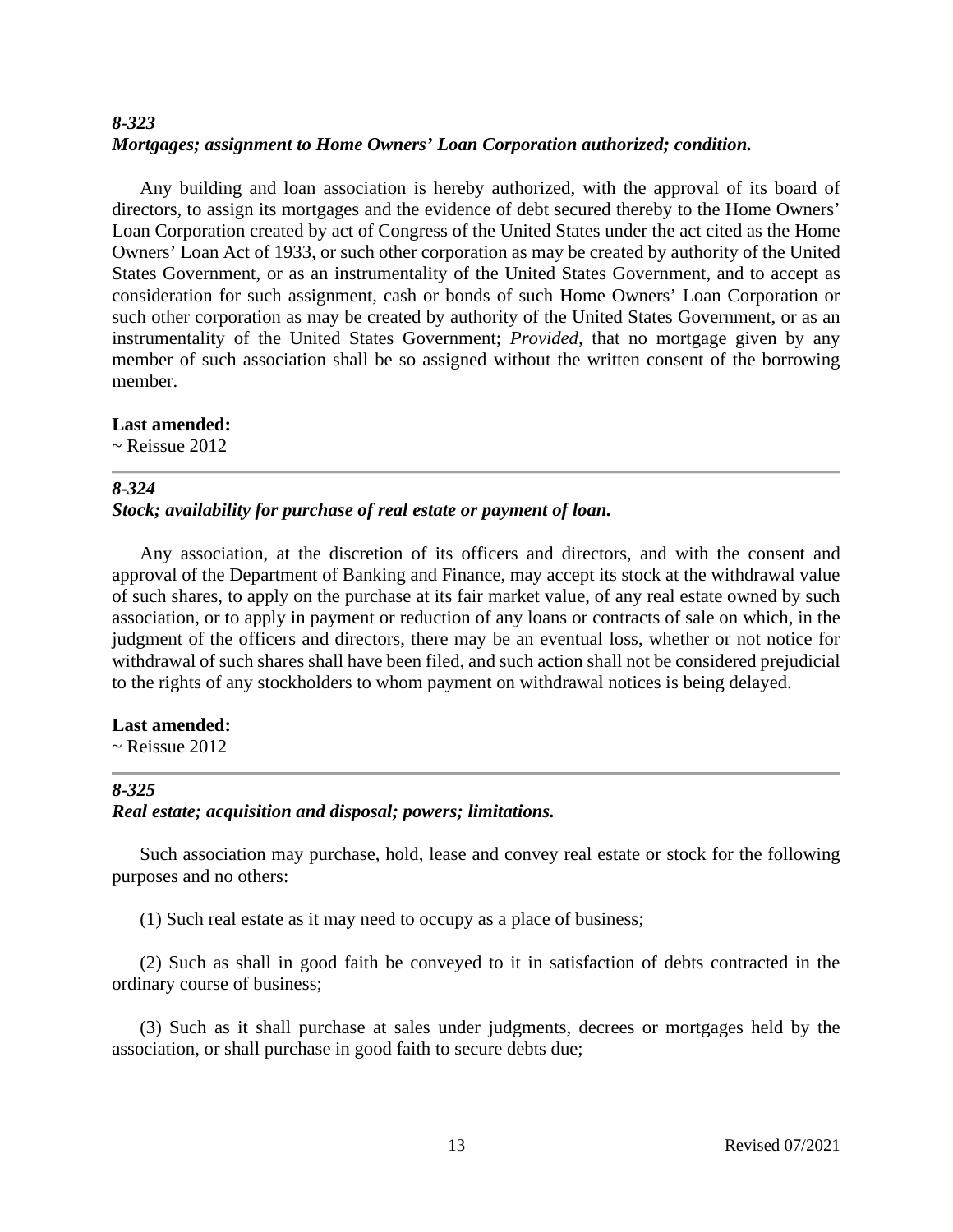(4) Such as it shall in good faith acquire as a part of the consideration for the sale or exchange of real estate owned by it;

(5) Such as shall be acquired in salvaging the value of property owned by the association; and

(6) Such as is permitted building and loan service corporations under section 8-320.01. Nothing in this section shall be construed to forbid the mortgaging of real estate to such associations.

#### **Last amended:**

 $\sim$  Reissue 2012

#### *8-326*

## *Reserve fund; requirements; replenishment; increase; reduction; division for federal tax purposes; special increase; approval by department.*

Every association organized under the laws of this state for the purposes set forth in section 8-302, except such associations as are conducted upon the serial plan and in which the various series are operated wholly separate and distinct from each other, shall provide a reserve fund for the payment of contingent losses, by setting aside at least five percent of the net earnings for each year to such fund until it reaches at least five percent of the total assets of the association exclusive of cash on hand. Any credit to a reserve account required by any federal agency shall be considered to apply to the reserve fund requirement of this section.

All losses shall be paid out of such fund until the same is exhausted, and whenever the amount in the fund falls below five percent of the total assets, it shall be replenished by annual appropriations of at least five percent of the net earnings until it again reaches the amount. The board of directors shall have power to increase the reserve above five percent, but not to exceed twelve percent, if determined that it is to the best interest of the association and its shareholders. An association may establish such other and additional undivided profits accounts or special reserves as may be ordered by its board of directors. The board of directors may, for federal tax purposes, divide the reserve fund, surplus account, and undivided profits account, in accordance with the provisions of the Internal Revenue Code and regulations adopted pursuant thereto. If, in the opinion of a majority of the board of directors of any such association, a reserve fund of twelve percent is insufficient at any time to cover the probable losses among the assets, or if for other good and sufficient reason they determine it to be for the best interests of the association and its shareholders that the reserve fund be maintained or increased, they shall have power to maintain or increase the fund from the net earnings to an amount not greater than the sum of such probable losses or greater than sufficient to best serve the interest of the association and its shareholders as by them determined. Such special increase of the reserve fund shall first be approved by the Department of Banking and Finance, and if, in the opinion of the department after an examination, such special increase of the reserve fund is deemed necessary or advisable for the protection of stockholders, the department may order such reserve fund increased in like manner and within the same limits as aforesaid. Such reserve fund may at any time, with the consent of the department, be reduced to not less than five percent of the assets.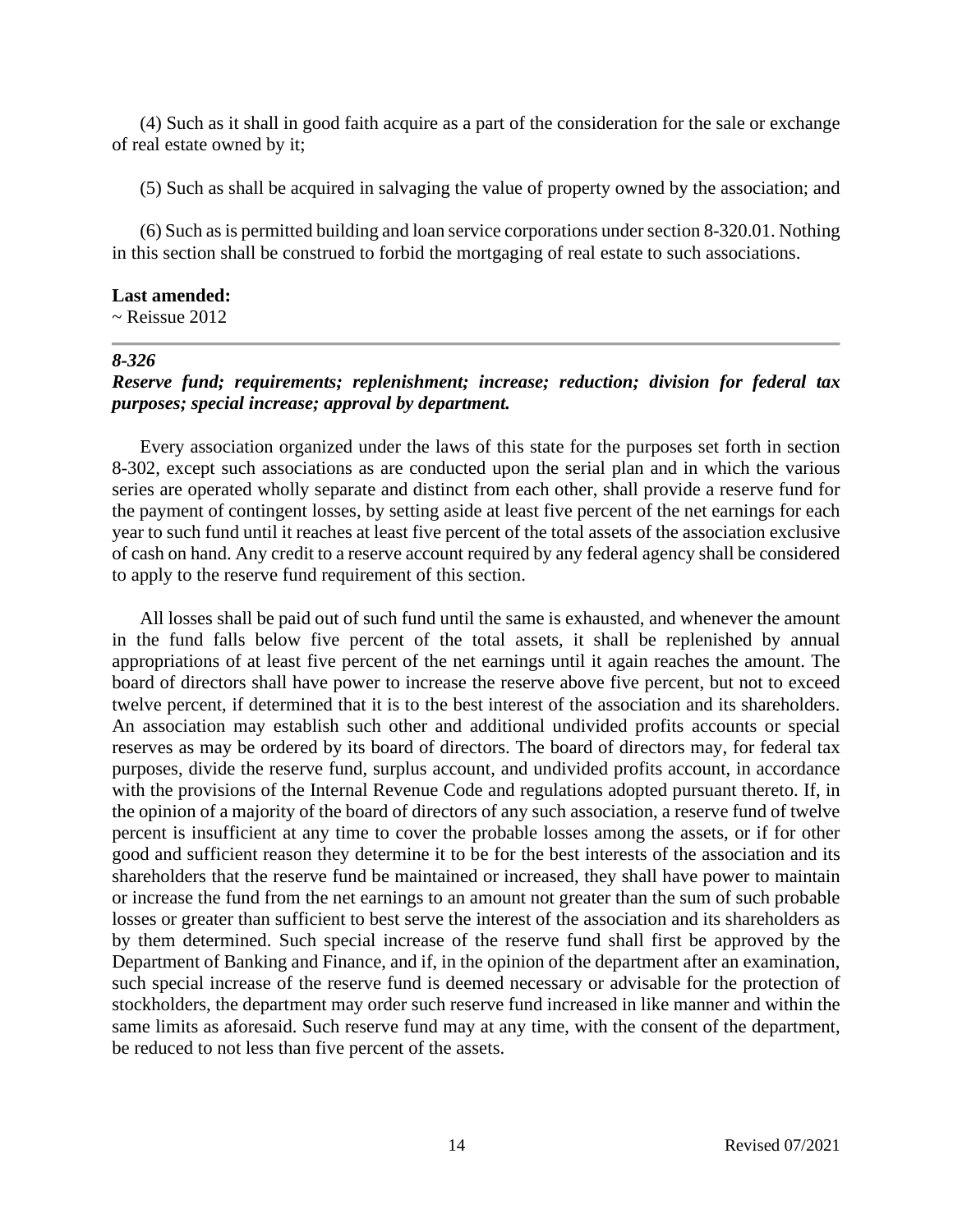#### **Last amended:**

 $\sim$  Reissue 2012

## *8-327 Dividends; how and when paid.*

Every association of the character defined in section 8-326, shall be required, at least annually, to transfer the residue of earnings, after paying expenses and setting aside a sum for the reserve funds as herein provided, as a dividend to members holding share accounts. All such members shall participate in earnings pro rata to the withdrawal value of their respective accounts, except that an association may classify its share accounts according to the character, amount, or duration thereof, or regularity of additions thereto, and may agree in advance to pay an additional rate of earnings, over and above the minimum rate of earnings paid on share accounts, on accounts based on such classifications, and shall regulate such earnings in such manner that each share account in the same classification shall receive the same ratable portion of such additional earnings. Earnings may be declared on the withdrawal value of each share account at the beginning of the accounting period, plus additions thereto made during the period, less amounts previously withdrawn and amounts covered by notice for withdrawal which for earnings purposes shall be deducted from the latest previous additions thereto, computed at the declared rate for the time the funds have been invested determined as next provided. The date of investment shall be the date of actual receipt by the association of an account or an addition to an account, except that if the board of directors shall so determine, accounts in one or more classifications or additions thereto received by the association on or before a date not later than the twentieth day of the month, unless the day determined is not a business day and in such case it may be the next succeeding business day, shall receive earnings as if invested on the first day of the month in which such payments were received; and if the board shall make such determination, it also shall determine that payments received subsequent to such determination date shall either (1) receive earnings as if invested on the first day of the next succeeding month, or (2) receive earnings from the date of actual receipt by the association. The directors shall determine by resolution the method of calculating the amount of any earnings on share accounts as herein provided, and the time or times when earnings are to be declared, paid, or credited, but the association shall not be required to credit or pay dividends on inactive share accounts of fifty dollars or less.

#### **Last amended:**

 $\sim$  Reissue 2012

## *8-328 Records; requirements.*

(1) Complete and adequate records of all accounts and of all minutes of proceedings of the members, directors and executive committee shall be maintained at all times at the office of the association. Records may be kept by hand, mechanical or electronic means.

(2) Every association shall maintain membership records, which shall show the name and address of the member, whether the member is a share account holder, or a borrower, or a share account holder and borrower, and the date of membership thereof. In the case of account-holding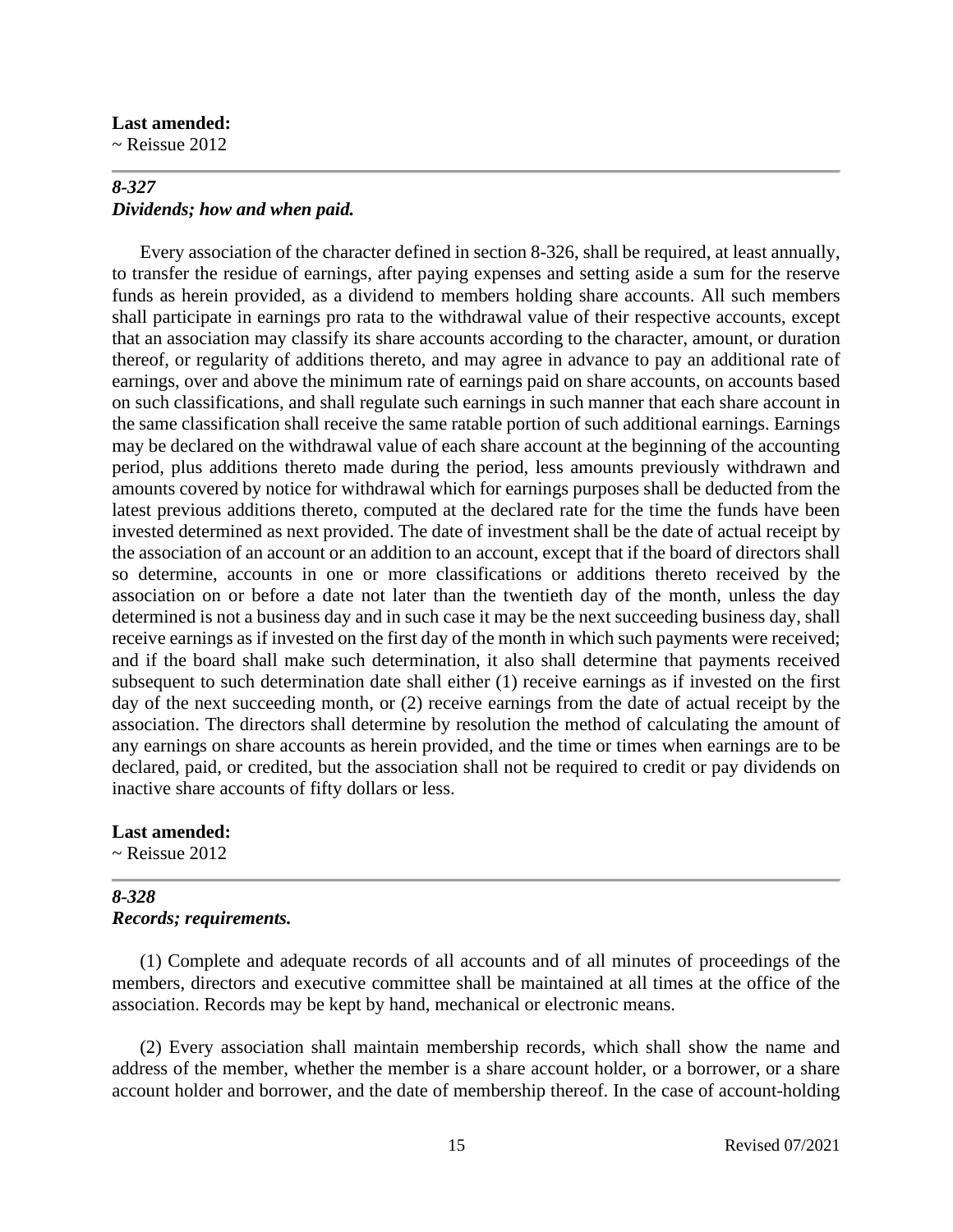members, the association shall obtain a card containing the signature of the owner of such account or his duly authorized representative and shall preserve such signature card in the records of the association.

(3) Associations shall not be required to preserve or keep their records or files for a longer period than five years next after the first day of January of the year following the payment in full of a mortgage or other loan or the closing of a savings or investment account or the final closing or completion of any other contract or transaction; *Provided,* that ledger sheets showing unpaid accounts in favor of members of such savings and loan associations shall not be destroyed.

(4) No liability shall accrue against any association destroying any such records after the expiration of the time provided in subsection (3) of this section, and in any cause or proceedings in which any such records or files may be called in question or be demanded of the association or any officer or employee thereof, a showing that such records and files have been destroyed in accordance with the terms of subsection (3) of this section shall be a sufficient excuse for the failure to produce them.

(5) All causes of action against an association based upon a claim or claims inconsistent with an entry or entries in any savings and loan association record or ledger, made in the regular course of business, shall be deemed to have accrued, and shall accrue, one year after the date of such entry or entries; and no action founded upon such a cause may be brought after the expiration of five years from the date of such accrual.

(6) The provisions of this section, so far as applicable, shall apply to the records of federal savings and loan associations.

(7) Any association may cause any or all records kept by such association to be copied or reproduced by any photostatic, photographic or microfilming process which correctly and permanently copies, reproduces or forms a medium for copying or reproducing the original record on a film or other durable material and such association may thereafter dispose of the original record. Any such copy or reproduction shall be deemed to be an original record for all purposes and shall be treated as an original record in all courts or administrative agencies for the purpose of its admissibility in evidence. A facsimile, exemplification or certified copy of any such copy or reproduction reproduced from a film record shall, for all purposes, be deemed a facsimile, exemplification or certified copy of the original.

#### **Last amended:**

 $\sim$  Reissue 2012

#### *8-329 Taxation; real estate.*

The real estate of such associations shall be subject to taxation in the same manner as provided by law in the case of other corporations and individuals.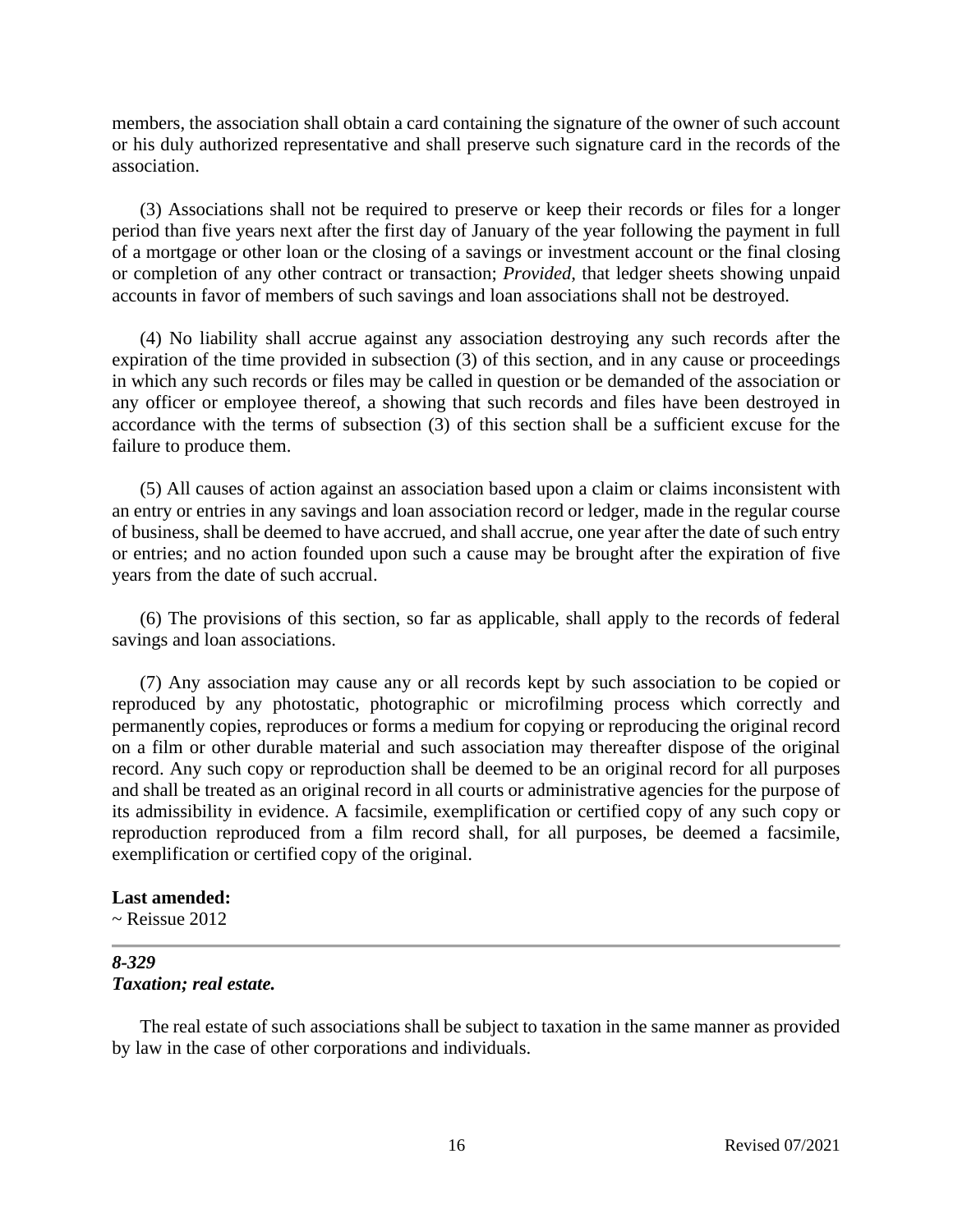#### **Last amended:**

 $\sim$  Reissue 2012

### *8-330 Loans; charges authorized; statement; interest rate.*

Every association may require borrowing members to pay all reasonable expenses incurred in connection with the making, closing, disbursing, extending, readjusting, or renewing of real estate loans. Such expenses may include abstract, recording, and registration fees, title examinations, survey, escrow services, and taxes or charges imposed upon or in connection with the making and recording of any mortgage. Such reasonable charges may be collected by the association from the borrower and shall not be considered interest or a charge for the use of the money loaned. A charge not exceeding one percent or that allowed a federally chartered association for the premature prepayment may be made. The rate of interest on any loan of money shall be determined and computed upon the assumption that the debt will be paid according to the agreed terms and in the event the loan is paid or collected by court action prior to the term of the loan, any payment charged, received, or taken as an advance or forbearance which is in the nature of and taken into account in the calculation of interest, shall be spread over the stated term of the loan for the purpose of determining the rate of interest. Any amounts paid or contracted to be paid by persons other than the borrower shall not be considered interest and shall not be taken into account in the calculation of interest. Interest may be paid on escrow accounts held for the payment of taxes, insurance, and similar payments, if agreed to in writing by the borrower and association. Loans may be made by an association under a license granted it pursuant to the Nebraska Installment Loan Act, to borrowing members whose loans are secured by real estate, to the same extent and in the same amount as such loans may lawfully be made to nonborrowing members. The association shall furnish a loan settlement statement to each borrower, indicating in detail the charges and fees such borrower has paid or obligated himself or herself to pay to the association or to any other person in connection with such loan. A copy of such statement shall be retained in the records of the association.

An association may charge and receive interest, on property improvement loans including loans made under Title I of the National Housing Act, as amended, and unsecured loans authorized in section 5(c) of the Home Owners' Loan Act, as amended.

#### **Last amended:**

 $\sim$  Reissue 2012

#### *8-331*

## *Articles of incorporation; bylaws; filing; certificate of approval; application; contents; approval by Department of Banking and Finance.*

Every association shall adopt articles of incorporation and bylaws. A copy of the articles of incorporation and bylaws of every such association shall be filed in the office of the Department of Banking and Finance, together with an application for a certificate of approval and payment of the examination fee prescribed by section 8-602. The application shall furnish and set forth facts and information desired by the Department of Banking and Finance. The department, upon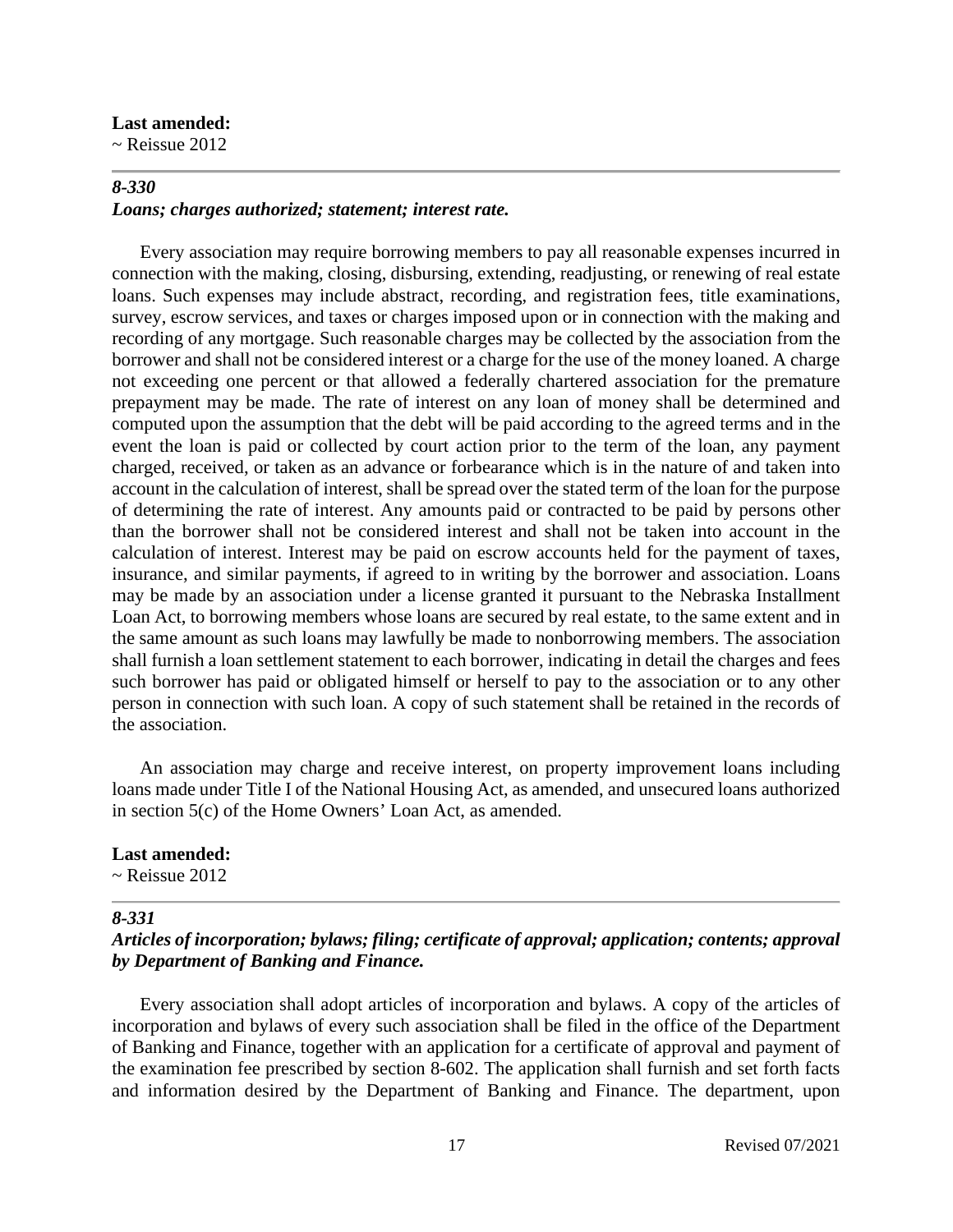completion of its investigations and its examination of the articles, bylaws, and application for certificate of approval, shall issue a certificate of approval of the association and articles of incorporation and bylaws, but no such certificate of approval shall be issued unless and until the department has determined:

(1) That the articles of incorporation and bylaws conform to the requirements of sections 8-301 to 8-384 and contain a just and equitable plan for the management of the association's business;

(2) That the persons organizing the association are of good character and responsibility;

(3) That in its judgment a need exists for such an institution in the community to be served;

(4) That there is a reasonable probability of its usefulness and success; and

(5) That the same can be established without undue injury to properly conducted existing local building and loan associations.

No such association shall transact any business, except the execution of its articles of incorporation, the adoption of bylaws, and the election of directors and officers, until it has procured a certificate of approval under this section. No amendment of the articles of incorporation or bylaws of any such association shall become operative until a copy of the amendment has been filed and a certificate of approval obtained under this section in regard to the original articles of incorporation and bylaws.

#### **Last amended:**

 $\sim$  Reissue 2012

#### *8-332*

## *Annual statement; publication; special reports; violation; penalty.*

Every such association shall, at the close of business on June 30 of each year and at such other times as required by the Department of Banking and Finance, file in the office of the department, within thirty days after the receipt of a request for a requisition therefor, a statement verified by the oath of its president or secretary and approved by three of its directors in such form as may be prescribed by the department, setting forth its actual financial condition and the amount of its assets and liabilities and furnishing such other information as to its affairs as the department may require. A copy of such annual statement shall be published in a newspaper of general circulation, in the county where such association is located, three consecutive times, and due proof of such publication, by affidavit, shall be filed with the department. The department may call for special reports from any such association whenever in its judgment such reports may be necessary or advisable, but no other or further notice or statement of the amount of the existing debts of such corporation shall be required to be published than that on June 30. Any association failing to comply with this section shall pay to the department fifty dollars for each day such noncompliance continues unless the department extends the filing deadlines for such reports and proofs of publication.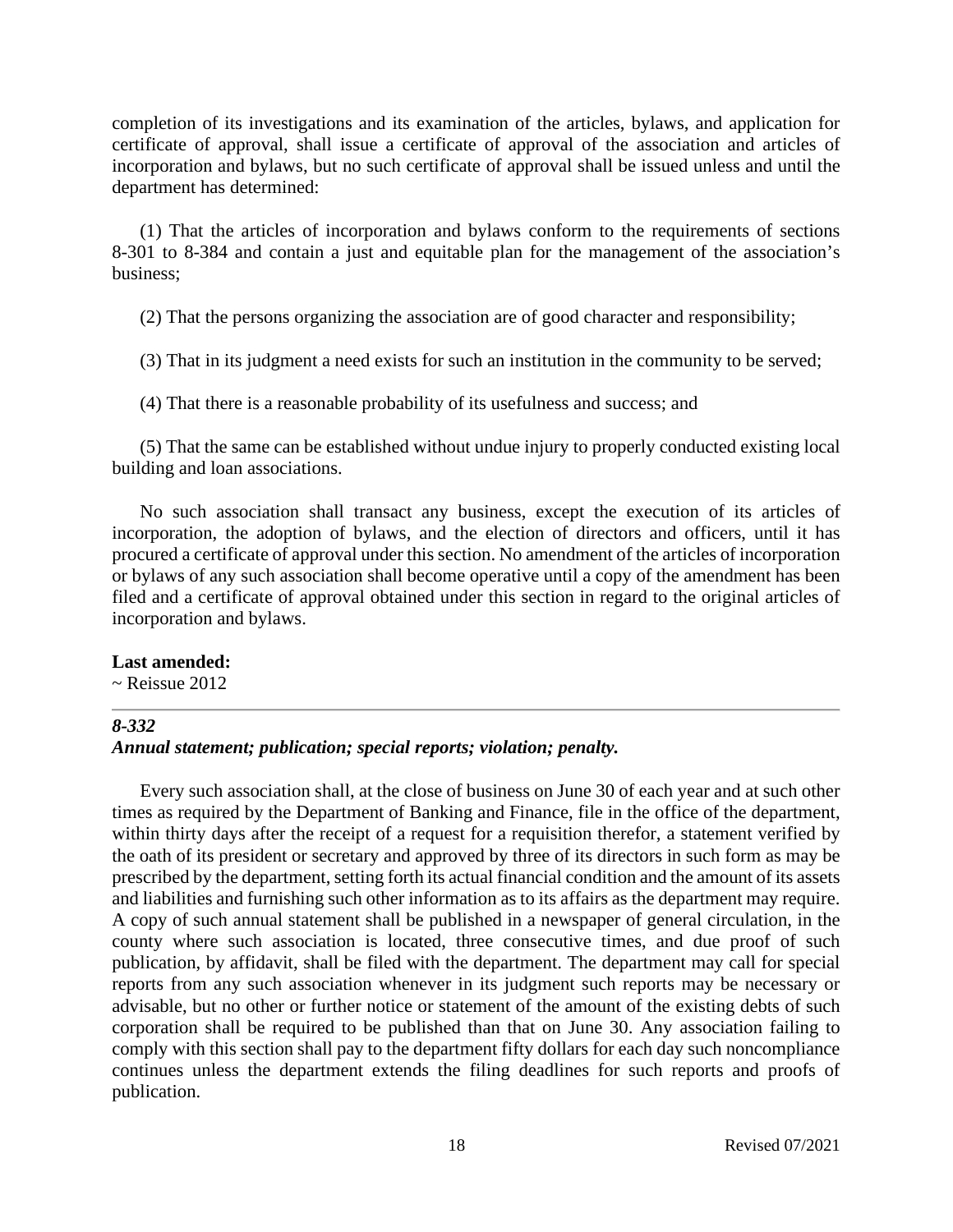#### **Last amended:**

 $\sim$  Reissue 2012

## *8-333 False statement or book entry; penalty.*

Every person who shall willfully or knowingly subscribe, or make, or cause to be made, any false statement or any false entries in any book of any association organized for the purpose set forth in section 8-302, or exhibit any false paper with the intent to deceive any person authorized to examine into the affairs of such association, or shall make, state or publish any false statement of the financial condition of such association, shall be guilty of a Class IV felony.

#### **Last amended:**

 $\sim$  Reissue 2012

#### *8-334*

## *Liquidation; insolvency; powers and duties of Department of Banking and Finance; writs of assistance.*

Whenever it appears to the Department of Banking and Finance that the assets of any association or corporation organized under the laws of this state for the purpose set forth in section 8-302 do not equal the liabilities, that it is conducting its business in an unsafe or unauthorized manner, that it is jeopardizing the interest of its members, or that it is unsafe for such association or corporation to transact business, the department shall take possession of the books, records, and assets of every description of such association or corporation, and the department shall have full authority to retain such possession as against any mesne or final process issued by any court against such association or corporation whose property has been taken possession of by the department, pending the further proceedings specified in sections 8-301 to 8-340.01. If such possession is refused by the secretary, managing officer, or person in charge of such association or corporation, the department shall communicate such fact to the Attorney General together with a copy of such order of possession and it shall become the duty of the Attorney General to apply to the Court of Appeals or to the district court or county court of the county where such association or corporation is located or to a judge of any such court for a writ of assistance in placing the department in immediate possession of such association or corporation. It shall be sufficient to authorize the issuance of the writ and the taking possession of such association or corporation under the writ if it is made to appear that possession was refused.

#### **Last amended:**

 $\sim$  Reissue 2012

#### *8-335*

## *Liquidation; insolvency; special shareholders' meeting; report of department.*

The Department of Banking and Finance shall, within ten days next after acquiring possession of such association, convene a special meeting of the shareholders. Notice of such special meeting shall be given by publication in a newspaper of general circulation in the county where such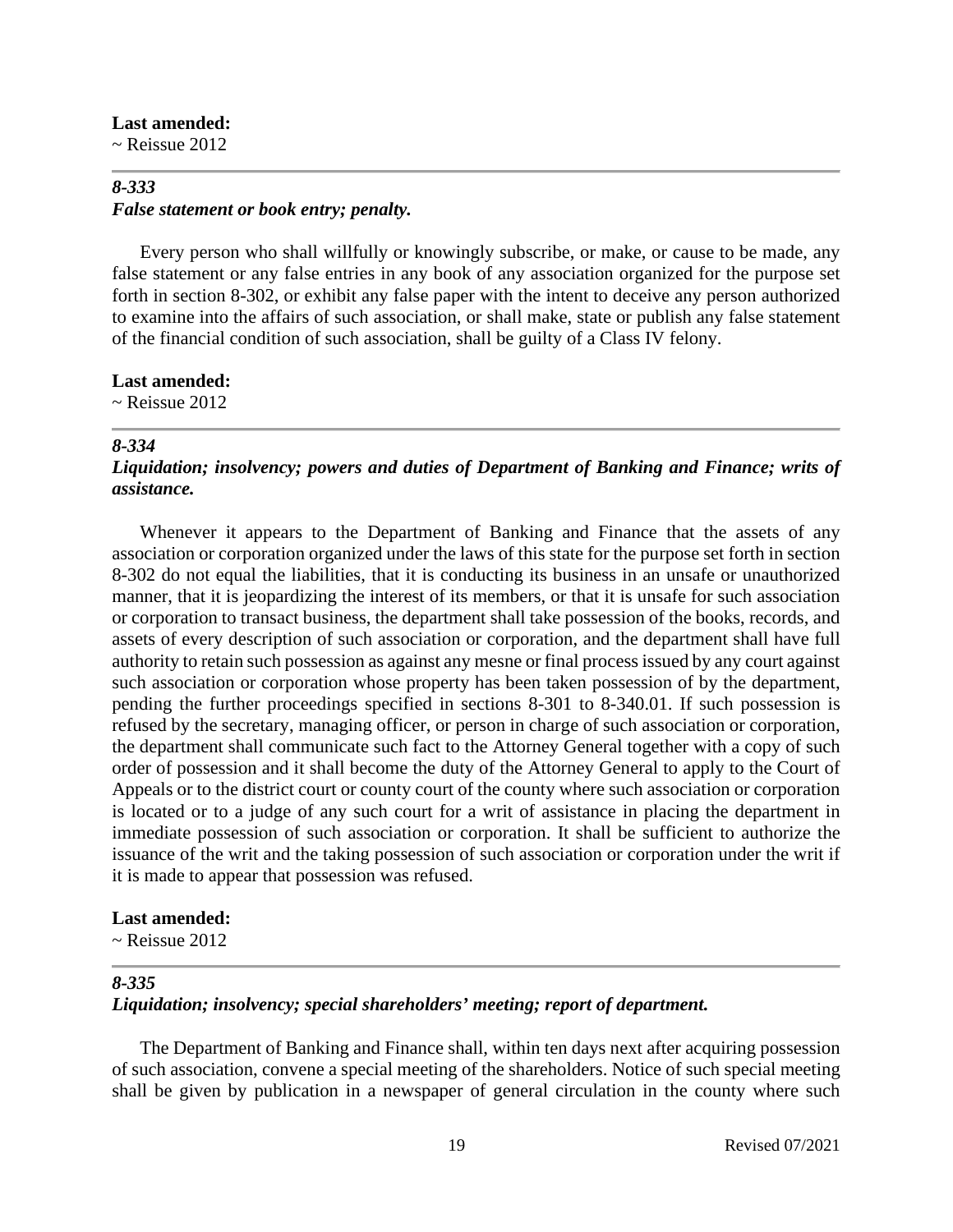association is located and by written or printed notice posted in a conspicuous place in the office or place of business of the association. At such meeting the department shall present a full report of the affairs and condition of such association as found by its examination thereof.

#### **Last amended:**

 $\sim$  Reissue 2012

#### *8-336*

#### *Liquidation; insolvency; inventory; collection of assets; expenses.*

The Department of Banking and Finance, or any person authorized by it, shall, after having taken possession of the association under section 8-334, and pending the further proceedings specified in sections 8-301 to 8-340.01, prepare, or have prepared, a full and true exhibit of the affairs, property, and condition of such association, including an itemized statement of all its assets and liabilities. The department shall also receive and collect all debts, dues, and claims belonging to it, pay the immediate and reasonable expense of its trust, receive and receipt for all monthly payments becoming due after the date of coming into possession of the association, and keep the same separate and apart from the other money and effects of such association.

#### **Last amended:**

 $\sim$  Reissue 2012

#### *8-337*

#### *Insolvency; reorganization; surrender of assets by Department of Banking and Finance.*

If at the special meeting of the shareholders they shall vote to reorganize such association, the Department of Banking and Finance, upon the consummation of the reorganization thereof, and the approval of the department, shall turn over to the new management all the books, papers and effects of every description in its hands belonging to such association.

## **Last amended:**

 $\sim$  Reissue 2012

#### *8-338*

## *Voluntary liquidation; disposition of payments, other property; duty of Department of Banking and Finance.*

If at the special meeting of the shareholders they shall vote to go into voluntary liquidation or to otherwise close up or discontinue the business of such association, the Department of Banking and Finance shall return to the shareholders all monthly payments and other payments on subscriptions for stock received and receipted for by it, and which became due and payable after the date of taking possession. All books, papers and effects of every description in its hands, belonging to such association not so returnable, shall be turned over and delivered to the person or persons entitled thereto.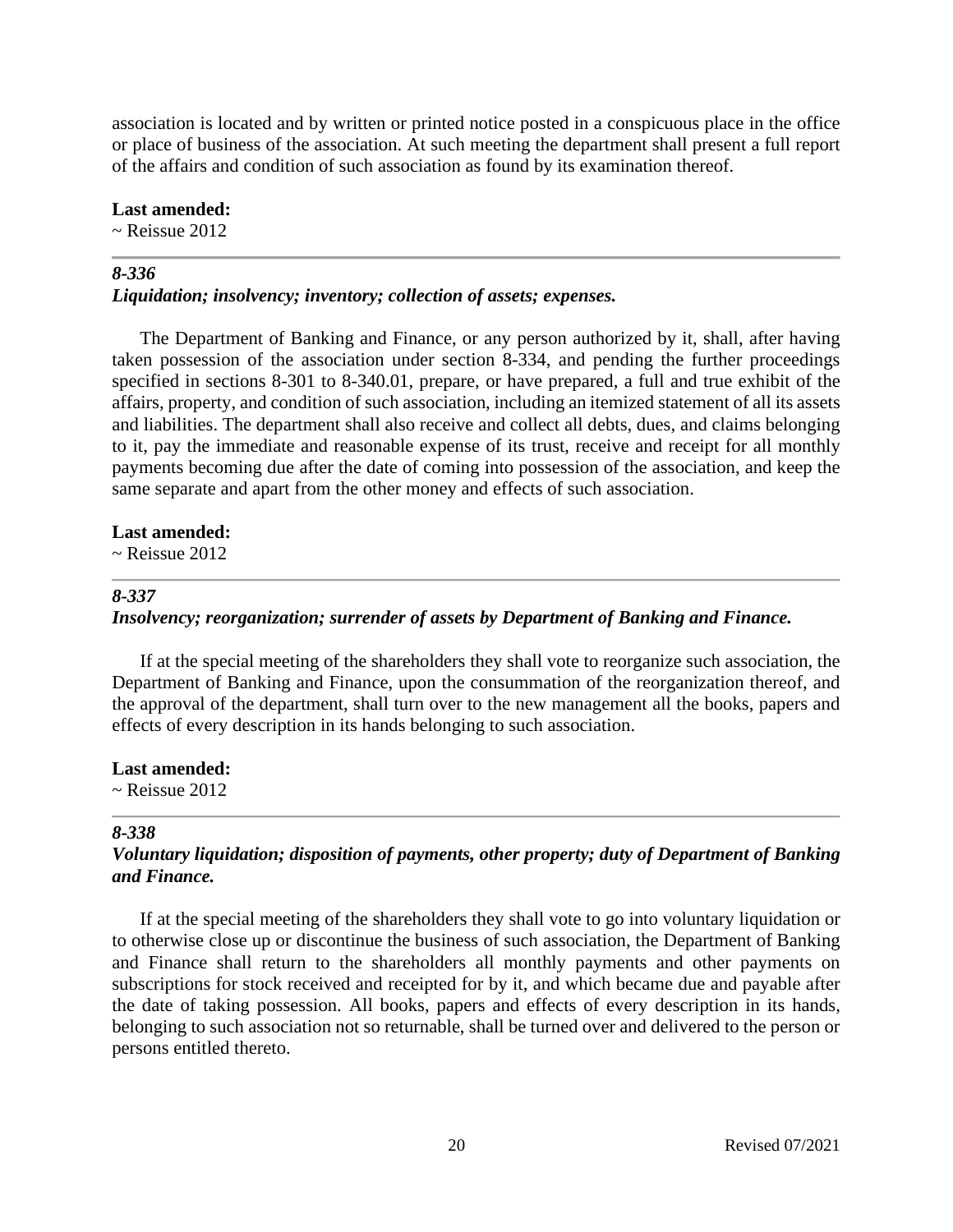## **Last amended:**

 $\sim$  Reissue 2012

## *8-339*

## *Involuntary liquidation; duty of Department of Banking and Finance.*

If the Department of Banking and Finance after having called a meeting of the shareholders as herein provided, shall find that the association cannot be reorganized or that voluntary liquidation by the shareholders cannot be had or consummated, the department shall take charge of such building and loan association and proceed to liquidate such association in the manner provided for the liquidation of insolvent banks.

**Last amended:**

 $\sim$  Reissue 2012

## *8-340 Rules and regulations.*

The Department of Banking and Finance has power to make such rules and regulations for the government of all associations of the character defined in sections 8-301 to 8-340.01 as may, in its judgment, seem wise and expedient.

### **Last amended:**

 $\sim$  Reissue 2012

## *8-340.01*

## *Executive officers and employees; bonding requirements.*

Each and every executive officer and such other employees as the Department of Banking and Finance deems necessary of each building and loan association shall execute to such association and to the State of Nebraska, jointly, a corporate surety bond in an amount fixed by the department, said amount to be equal or uniform as to all associations in accordance with their size. In lieu of individual corporate surety bonds, the Director of Banking and Finance may accept a blanket corporate surety bond. All surety bonds shall be conditioned to protect and indemnify the association from any and all pecuniary loss, which the association may sustain, of money or other personal property, including that for which the association is responsible, through or by reason of the fraud, dishonesty, forgery, theft, embezzlement, wrongful abstraction, misapplication, misappropriation, or any other dishonest or criminal act, of or by any of said executive officers or employees of the association. Such bond or bonds shall be filed with and approved by the director, remain a part of the records of the department, and be open to public inspection during the office hours of the department.

## **Last amended:**

 $\sim$  Reissue 2012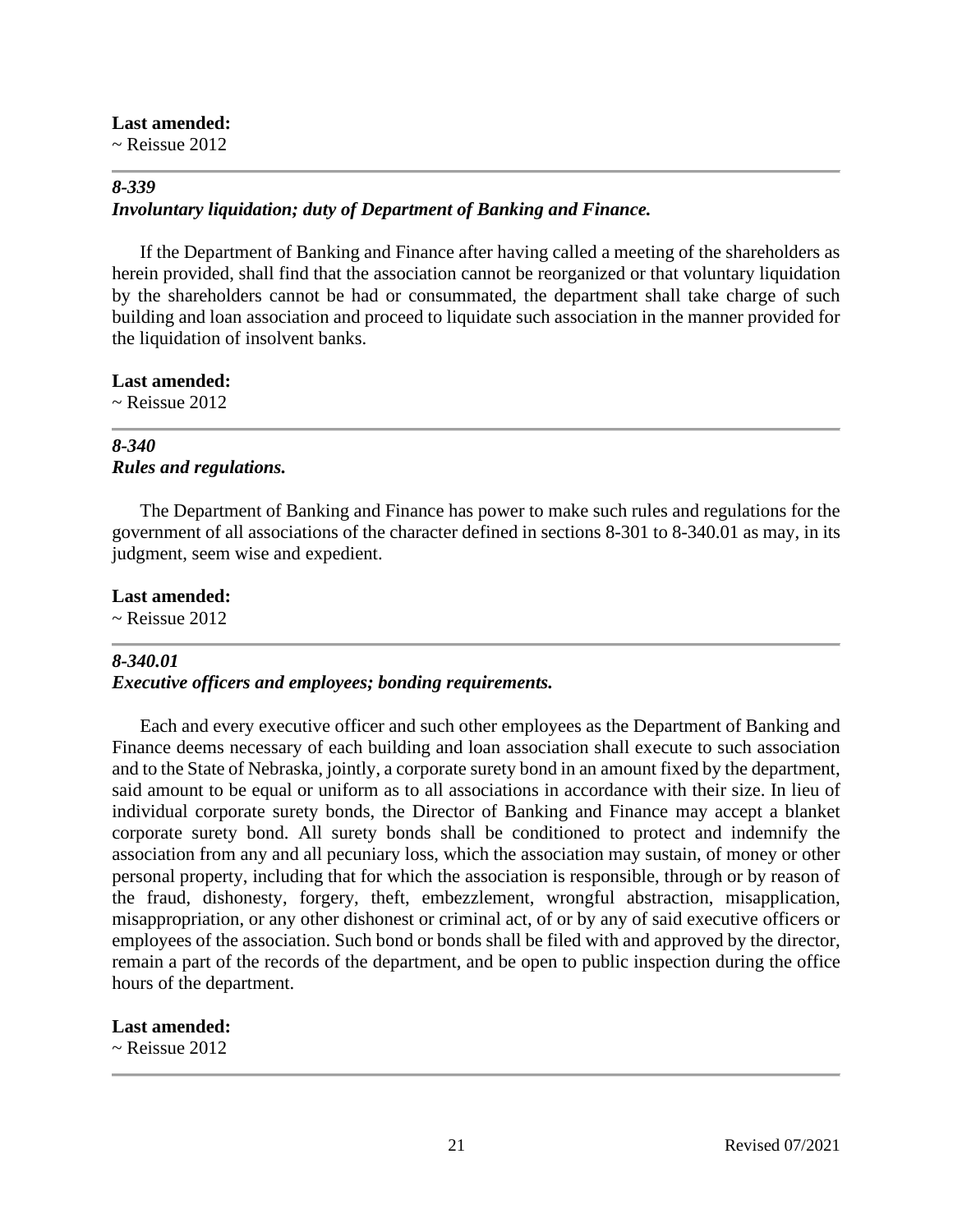### *8-341 Repealed.*  $\sim$  Reissue 2012

## *8-342*

*Repealed.*  $\sim$  Reissue 2012

## *8-343*

*Repealed.*

 $\sim$  Reissue 2012

## *8-344*

*Repealed.*  $\sim$  Reissue 2012

## *8-345*

*Repealed.*  $\sim$  Reissue 2012

#### *8-345.01. Automatic teller machines; authorized.*

Nothing in section 8-157.01 shall prohibit building and loan associations as defined in sections 8-301 to 8-340.01 from establishing and operating new automatic teller machines for the purpose of transmitting savings and loan transactions.

#### **Last amended:**

~ Cum. Supp. 2020

#### *8-345.02 New branch; limitation.*

No building and loan association organized under the provisions of Chapter 8, article 3, shall establish any new branch on or after March 26, 1992, except to the extent provided for banks in section 8-157.

### **Last amended:**

 $\sim$  Reissue 2012

### *8-346 Books; examination.*

(1) The Director of Banking and Finance, his or her deputy, or any duly appointed examiner shall have power to make a thorough examination into all the books, records, business, and affairs of every building and loan association organized under the laws of this state as often as deemed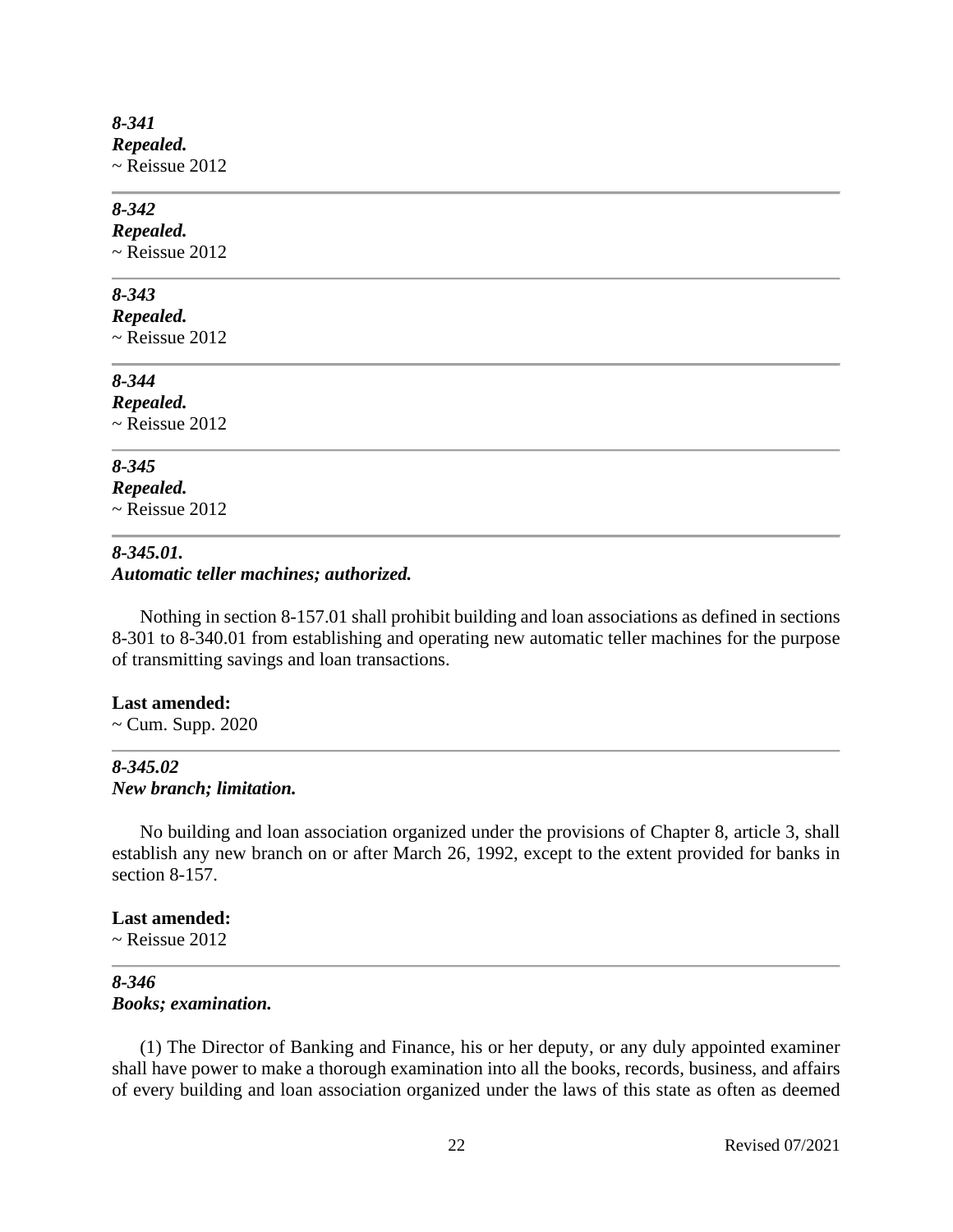necessary. The director may accept in his or her discretion, in lieu of any examination authorized by the laws of this state, a report of an examination made of a building and loan association by the Federal Deposit Insurance Corporation, or the director may examine any such association with that federal agency.

(2) The director may, at his or her discretion, make available to the Federal Deposit Insurance Corporation or the Office of the Comptroller of the Currency copies of reports of any such examination or any information furnished to or obtained by him or her in such examination. The rights, powers, duties, and privileges of the director, his or her deputy, or any duly appointed examiner in connection with such examinations shall be the same as is or may be provided by law in reference to the examinations of banks.

#### **Last amended:**

 $\sim$  Cum. Supp. 2020

#### *8-347*

#### *State association; conversion into federal savings and loan association; procedure.*

Any building and loan association or other home financing organization by whatever name or style it may be designated, eligible to become a federal savings and loan association, may convert itself into a federal savings and loan association by following the procedure hereinafter outlined:

(1) At any regular meeting of the shareholders of any such association or at any special meeting of the shareholders of such association, in either case called to consider such action and held in accordance with the laws governing such association, such shareholders by an affirmative record vote of the shareholders owning and voting two-thirds of the total number of shares outstanding, present in person or by proxy, may declare by resolution the determination to convert said association into a federal savings and loan association;

(2) A copy of the minutes of such meeting of the shareholders verified by the affidavit of the president or vice president and the secretary of the meeting, shall be filed within ten days after said meeting in the office or department of this state having supervision of such association; and such verified copy of the minutes of such meeting when so filed shall be presumptive evidence of the holding and of the action of such meeting;

(3) Within a reasonable time and without any unnecessary delay after the adjournment of such meeting of shareholders, such association shall take such action as may be necessary to make it a federal savings and loan association, and within ten days after receipt of the federal charter there shall be filed in the office or department of this state having supervision of such association, a copy of the charter issued to such association by the Federal Home Loan Bank Board or a certificate showing the organization of such association as a federal savings and loan association certified by, or on behalf of, the Federal Home Loan Bank Board. Upon the filing of such instrument such association shall cease to be a state association and shall thereafter be a federal savings and loan association.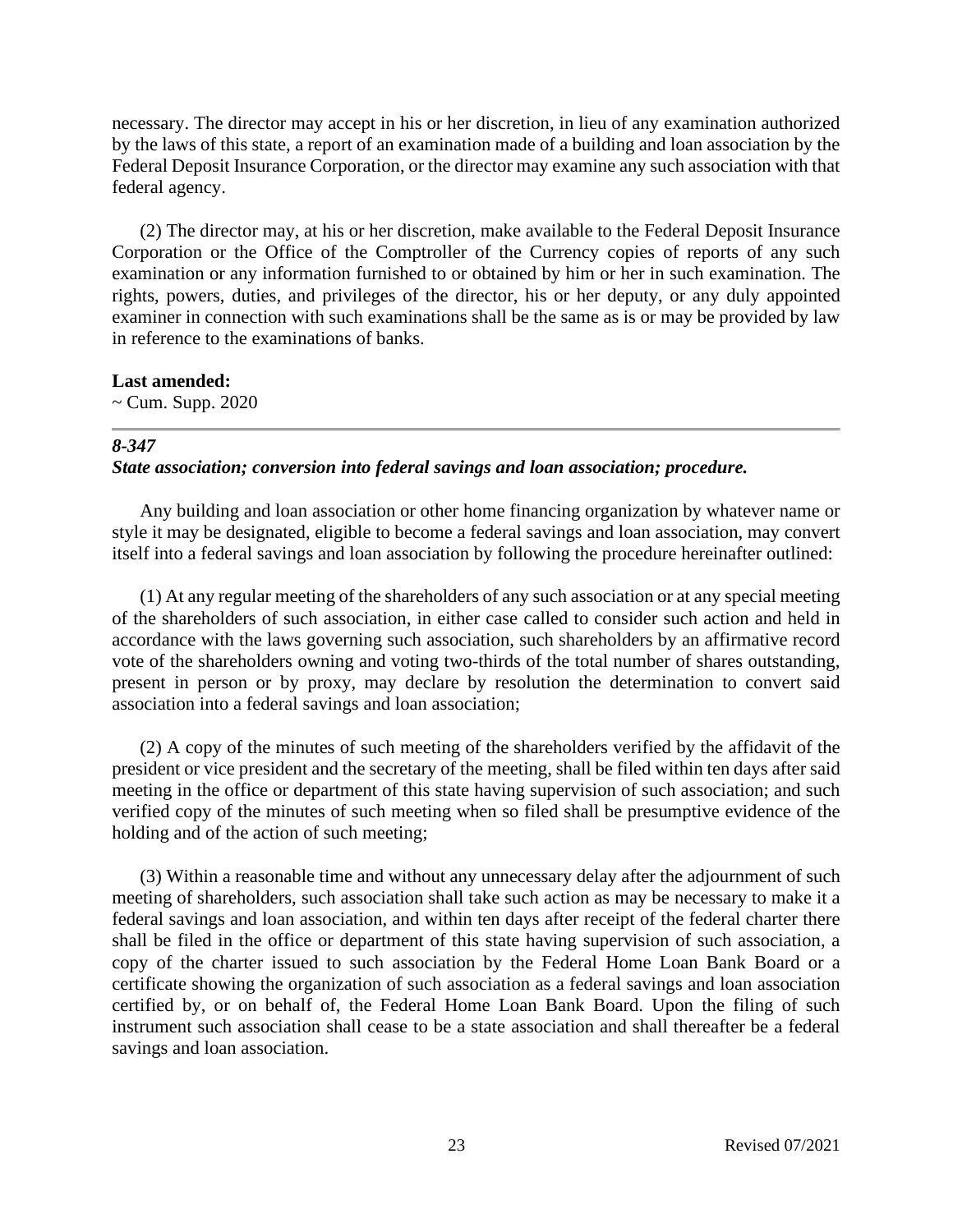#### **Last amended:**

 $\sim$  Reissue 2012

#### *8-348*

## *State association; conversion into federal association; transfer of supervision; status of property owned; continuation of association.*

At the time when such conversion becomes effective as provided in section 8-347, such association shall cease to be supervised by this state and all of the property of such association, including all of its right, title and interest in and to all property of every kind and character whether real, personal or mixed, shall immediately by operation of law and without any conveyance or transfer whatsoever and without any further act or deed, continue to be vested in said association under its new name and style as a federal savings and loan association and under its new jurisdiction. Said federal savings and loan association shall have, hold and enjoy the same in its own right as fully and to the same extent as the same was possessed, held and enjoyed by it as a state association, and said federal savings and loan association at the time of the taking effect of such conversion shall continue responsible for all of the obligations of said state association to the same extent as though said conversion had not taken place. It is hereby expressly declared that the said federal savings and loan association shall be merely a continuation of the said state association under a new name and new jurisdiction and such revision of its corporate structure as may be considered necessary for its proper operation under said new jurisdiction.

#### **Last amended:**

~ Reissue 2012

#### *8-349*

## *State associations; consolidation or merger; procedure; powers and duties of Department of Banking and Finance.*

When any savings and loan association or building and loan association organized under the laws of this state shall, by its duly qualified officers and board of directors, propose to consolidate or merge with any other savings and loan association or building and loan association or associations, each such association shall present the proposed plan of consolidation or merger, together with a statement of the condition of the affairs of such association to the Department of Banking and Finance for its approval. Should the plan be approved by the department, the same shall be submitted to a regular or special meeting of the shareholders of each such association; and notice of such meeting shall be given as the department may direct. Such plan for consolidation or merger may include and provide for a reduction in the capital stock of the association or associations and of the nominal or book value of the shares, thereof, for the issuance of new certificates in lieu thereof, and for the distribution of any part of the assets of such association among its shareholders. If, at such meeting of the shareholders of any such association, not less than one-third of the shareholders vote affirmatively, either in person or by proxy, to adopt the proposed plan, as the same is approved and submitted by the Department of Banking and Finance, the department shall, upon notice of the favorable result of the shareholders meeting, direct each of such associations to put into effect the plan of consolidation or merger so approved; and such plan shall be in force and effect from and after the date of such order; *Provided,* that such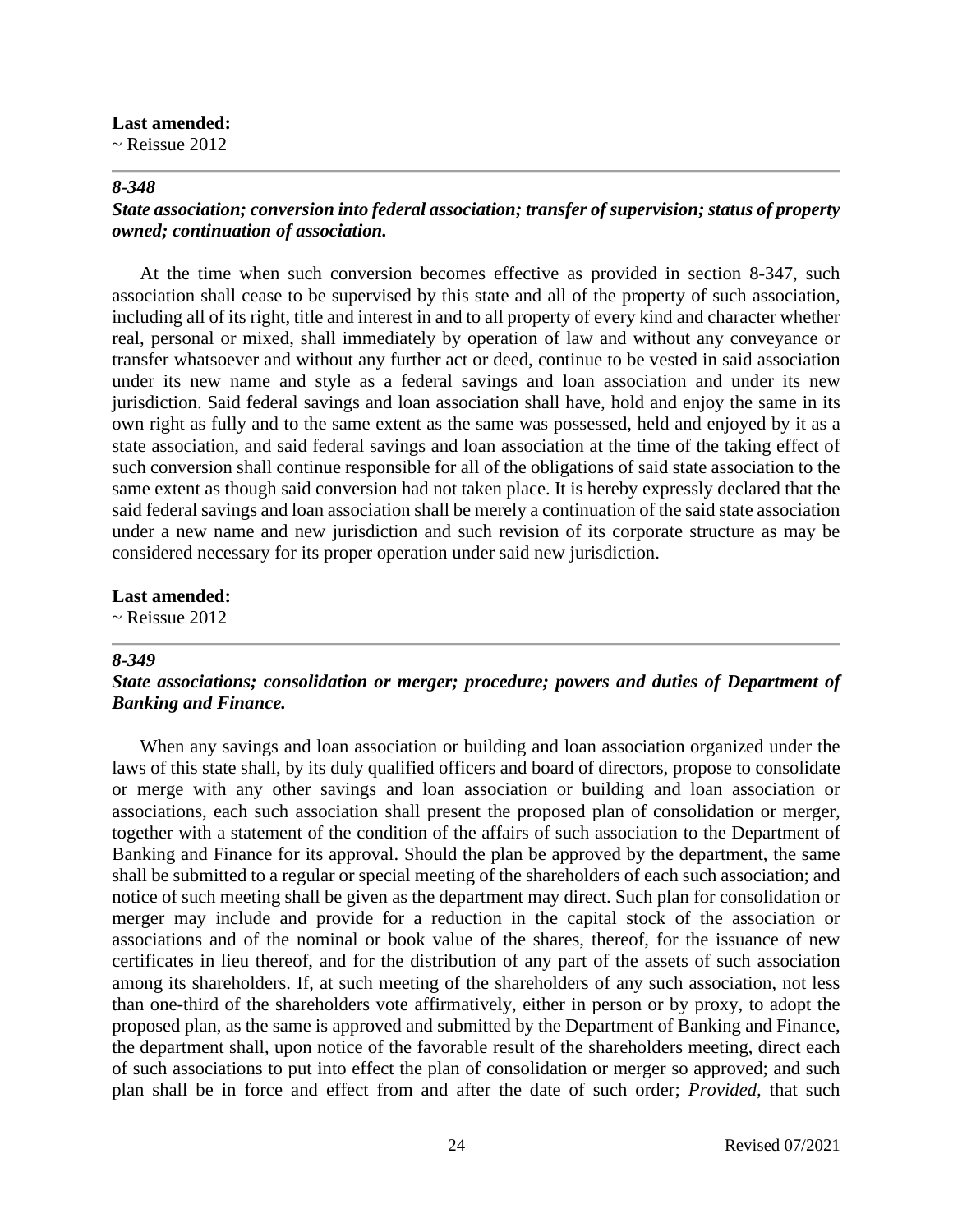consolidation or merger shall not be approved and put into effect unless approved by a majority of those voting on the consolidation or merger. There is hereby vested in the Department of Banking and Finance full power and authority to issue and enforce such orders having to do with carrying out of the plan of consolidation or merger adopted as shall be necessary and requisite for the protection of the shareholders, and distribution of the assets of the associations involved in the consolidation or merger.

#### **Last amended:**

 $\sim$  Reissue 2012

#### *8-350*

#### *Federal savings and loan association; conversion into state association; procedure.*

Any federal savings and loan association, having its principal place of business and home office in the State of Nebraska, if permitted by federal law, may convert itself into a state association under Chapter 8, article 3, and amendments thereto, in accordance with the following procedure:

(1) At any regular meeting of the shareholders of any such association, or at any special meeting of the shareholders of such association, in either case called to consider such action and held in accordance with the laws governing such association, such shareholders by an affirmative record vote of the shareholders owning and voting two-thirds of the total number of shares outstanding, present in person or by proxy, may declare by resolution the determination to convert said association into a state association as provided in Chapter 8, article 3, and amendments thereto.

(2) A copy of the minutes of such meeting of the shareholders certified by the president or vice president and the secretary of the meeting, shall be filed within ten days after such meeting in the office of the Department of Banking and Finance, and a copy shall be mailed to the Federal Home Loan Bank Board, Washington, D.C., within ten days after such meeting. Such certified copy of the minutes of such meeting when so filed in the office of the Department of Banking and Finance shall be presumptive evidence that such meeting was held and that it took the action therein set forth.

(3) Within a reasonable time and without any unnecessary delay after the adjournment of such meeting of shareholders, such association shall take all necessary action to comply with requirements of the federal law for conversion to a state association.

(4) At the meeting at which conversion is voted upon, the members shall vote upon and elect in the usual manner the persons who shall be the directors of the state association as provided by sections 8-350 to 8-353; and shall by a majority vote adopt proposed articles of incorporation, constitution, and bylaws to be effective upon conversion into a state-chartered association. The elected directors within a reasonable time and without any unnecessary delay shall sign and acknowledge said proposed articles of incorporation, constitution, and bylaws as subscribers thereto, which shall be filed in the office of the Department of Banking and Finance in compliance with Chapter 8, article 3, and amendments thereto.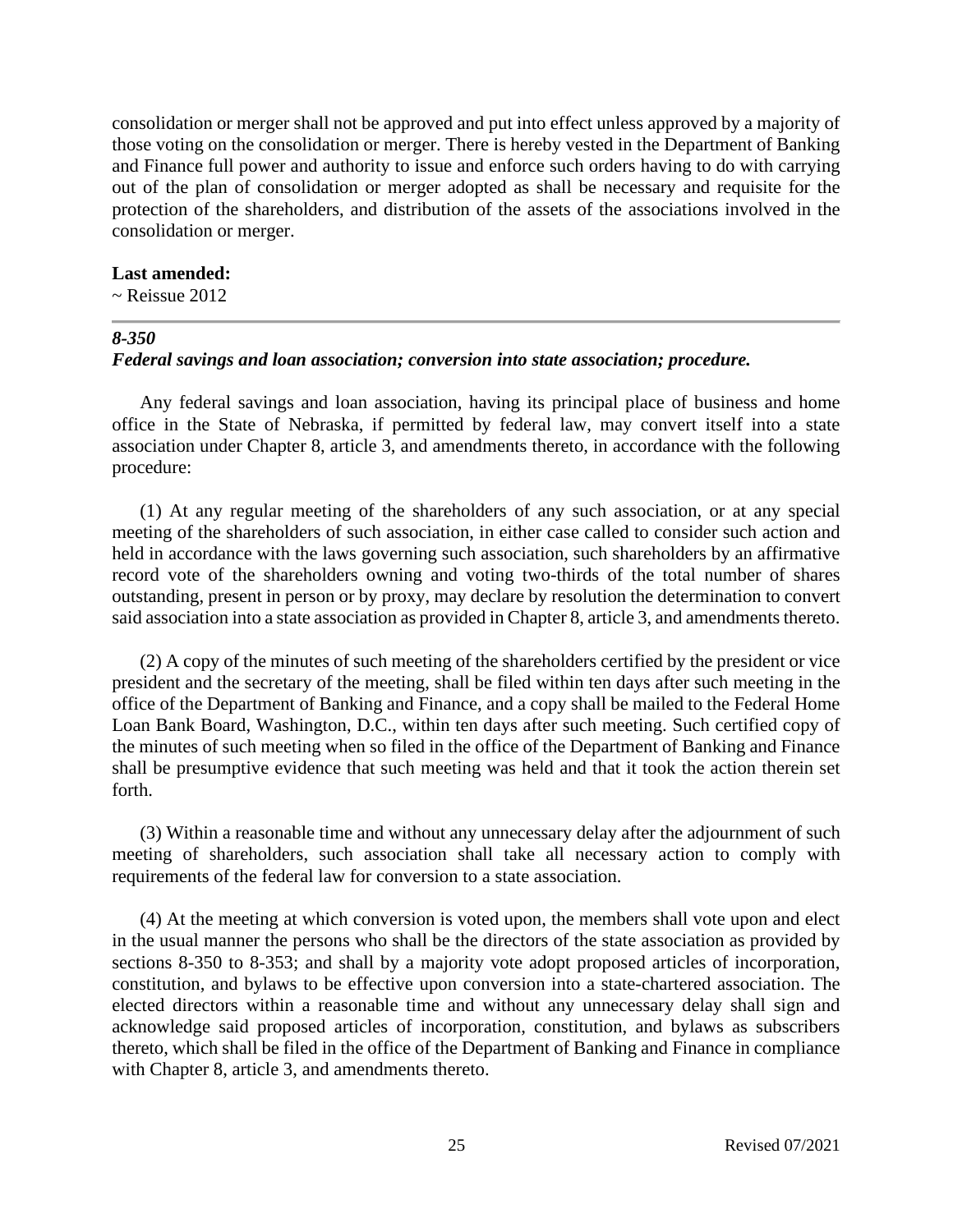(5) The Department of Banking and Finance within a reasonable time following receipt of a verified copy of the minutes of said meeting, and said proposed articles of incorporation, constitution, and bylaws, shall examine the same carefully, and if it finds that the requirements of the provisions of sections 8-350 to 8-353 are satisfied, that said articles of incorporation, constitution, and bylaws conform to the requirements of Chapter 8, article 3, and amendments thereto, and contain a just and equitable plan for the management of the association's business, it shall issue to such association a certificate of its approval of such articles of incorporation, constitution, and bylaws; *Provided,* that no such certificate of approval shall be issued until a thorough examination into all the books, papers, and affairs of such association has been made by the Director of Banking and Finance, his deputies, or duly appointed examiners and the director, after a careful consideration of such examination, has found said association (a) to be in sound condition, (b) to be conducting its business in a manner conforming to the laws of Nebraska governing state-chartered building and loan associations, (c) is not committed to any obligations or liabilities which a similar association chartered under the laws of Nebraska might not properly incur, and (d) does not carry as assets on its books any assets which a similar association chartered under the laws of Nebraska could not properly so carry. The department shall charge such federal savings and loan association for such examination upon the same basis as charges are made for examination of state associations.

#### **Last amended:**

 $\sim$  Reissue 2012

#### *8-351*

## *Federal savings and loan association; conversion into state association; certificate of approval; supervision.*

Upon the issuance by the Department of Banking and Finance of a certificate of its approval of said articles of incorporation, constitution, and bylaws, the conversion of any such federal savings and loan association into a state association shall become effective, and said association shall thereupon be subject to the exclusive supervision and control of the department as provided in Chapter 8, article 3, and amendments thereto.

**Last amended:**

 $\sim$  Reissue 2012.

## *8-352*

### *Federal savings and loan association; conversion into state association; status of property owned; obligation.*

All of the property of such association, including all of its right, title, and interest in and to all property of every kind and character whether real, personal, or mixed, shall immediately, by operation of law, without any conveyance or transfer whatsoever, and without any further act or deed, continue to be vested in said association under its new name and style as a state association and under its new jurisdiction. Such state association shall have, hold, and enjoy the same in its own right as fully and to the same extent as the same was possessed, held, and enjoyed by it as a federal savings and loan association. The said state association at the time of the taking effect of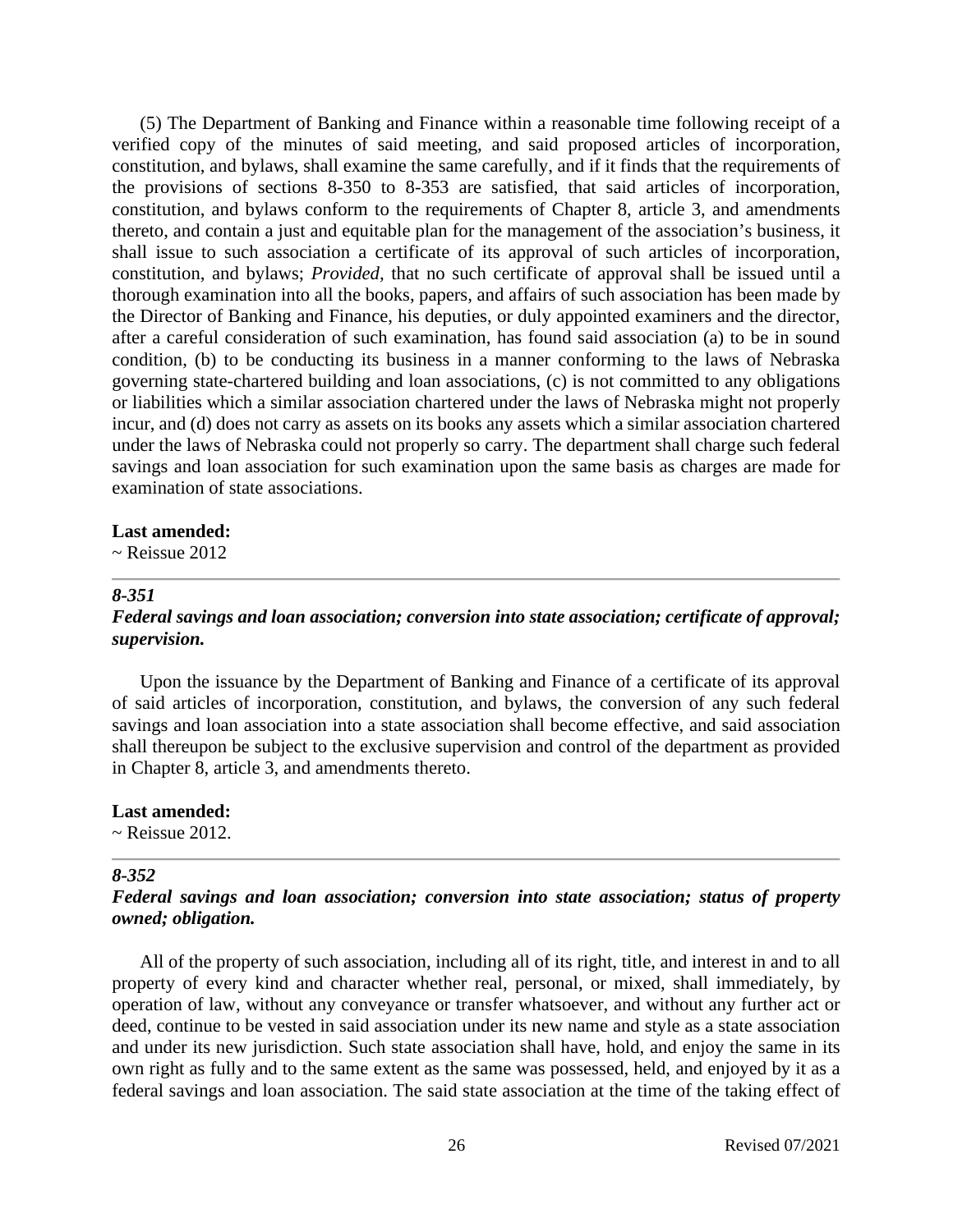such conversion shall continue to be responsible for all the obligations of said federal savings and loan association to the same extent as though said conversion had not taken place.

**Last amended:**

 $\sim$  Reissue 2012

# *8-353*

### *Federal savings and loan association; conversion into state association; effect.*

It is hereby expressly declared that said state association shall be merely a continuation of said federal savings and loan association under a new name and new jurisdiction, and such revision of its corporate structure as may be considered necessary for its proper operation under said state jurisdiction.

### **Last amended:**

 $\sim$  Reissue 2012

## *8-354*

*Repealed***.**  $\sim$  Reissue 2012

## *8-355*

## *Federal savings and loan; associations organized under laws of Nebraska; rights, privileges, benefits, and immunities; exception.*

Notwithstanding any of the provisions of Chapter 8, article 3, or any other Nebraska statute, except as provided in section 8-345.02, any association incorporated under the laws of the State of Nebraska and organized under the provisions of such article shall have all the rights, powers, privileges, benefits, and immunities which may be exercised as of January 1, 2021, by a federal savings and loan association doing business in Nebraska. Such rights, powers, privileges, benefits, and immunities shall not relieve such association from payment of state taxes assessed under any applicable laws of this state.

#### **Last amended:**  $\sim$  Laws 2021, LB 363, § 11 **Effective Date**: March 18, 2021

## *8-356*

## *Capital stock savings and loan association, defined; capital stock; how treated.*

(1) A capital stock savings and loan association, referred to in sections 8-356 to 8-384 as a capital stock association, shall mean a financial institution incorporated under sections 8-356 to 8-384 having for its purposes the encouragement of home financing, the accumulation of capital through the issuance and sale of its stock, the acceptance of such accounts, referred to in sections 8-356 to 8-384 as deposits, as may be authorized for mutual savings and loan associations, and the lending of funds so accumulated in accordance with the powers conveyed to mutual associations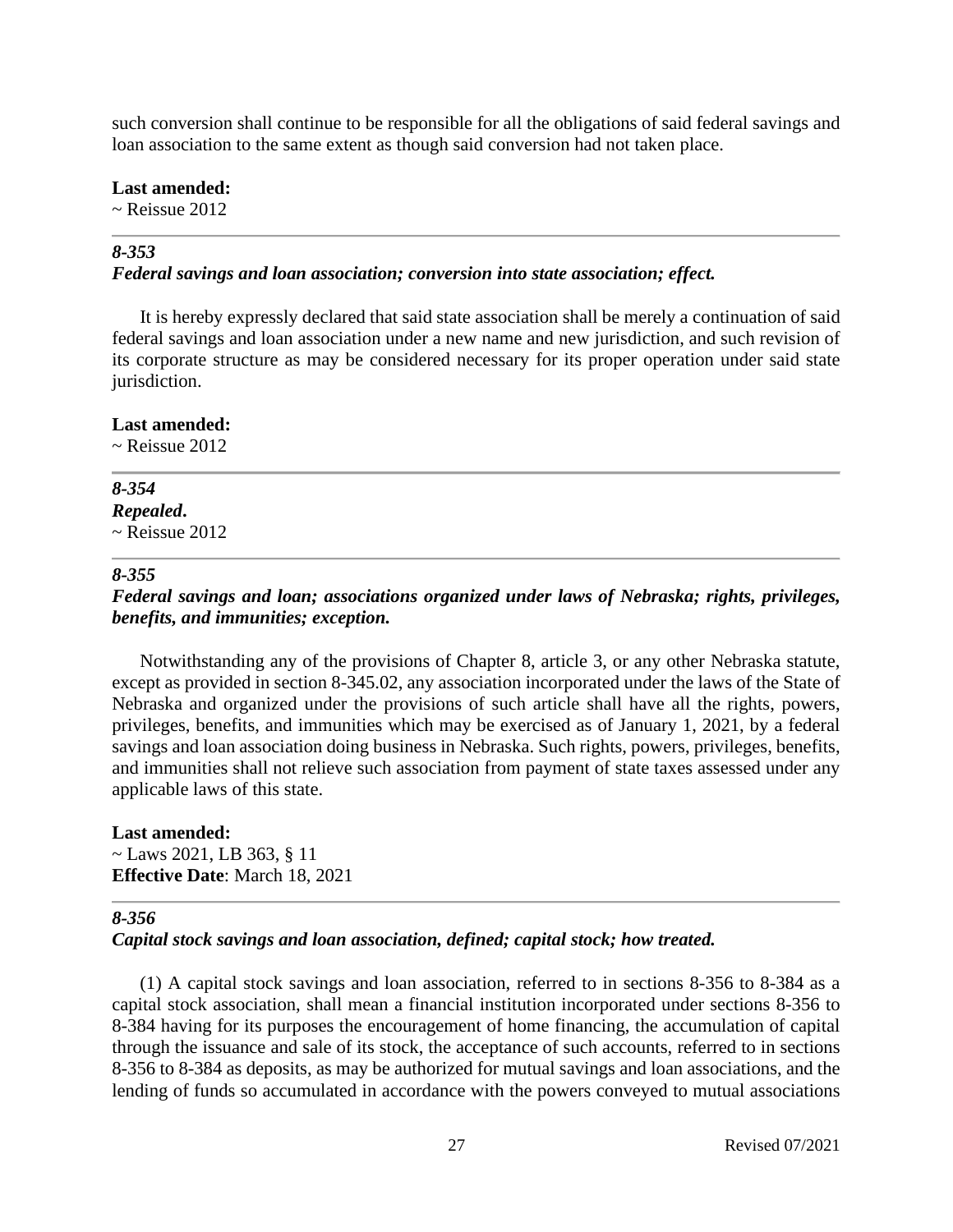by Chapter 8, article 3. A capital stock association shall issue a class of stock known as capital stock. The par value shall be stated in the articles of association and bylaws and approved by the Department of Banking and Finance. The consideration for capital stock which has a par value shall be credited to the capital stock account at its par value and any excess shall be credited to paid-in surplus and both shall be maintained as the fixed and permanent capital of the association. Participation in the management of the association shall be limited to the holders of capital stock.

(2) Capital stock shall be a reserve to absorb losses after all surplus, undivided profits, and other reserves available for losses have been depleted.

(3) Capital stock shall not be subject to redemption except on dissolution and shall then be eligible for redemption only after all accounts, deposits, and other creditors, including the Federal Deposit Insurance Corporation in the case of an insured institution, have been paid in full, together with accrued interest.

#### **Last amended:**

 $\sim$  Reissue 2012

## *8-357 Definitions, sections found.*

For purposes of sections 8-356 to 8-384, unless the context otherwise requires, the definitions found in sections 8-358 to 8-370 shall be used.

## **Last amended:**

 $\sim$  Reissue 2012

### *8-358 Association, defined.*

Association shall mean a savings and loan association, referred to as a building and loan association, or loan and building association, building association, savings and loan association, or loan and savings association, incorporated and now existing under the laws of this state or incorporated under sections 8-356 to 8-384.

#### **Last amended:**

 $\sim$  Reissue 2012

### *8-359 Department, defined.*

Department shall mean the Department of Banking and Finance.

#### **Last amended:**

 $\sim$  Reissue 2012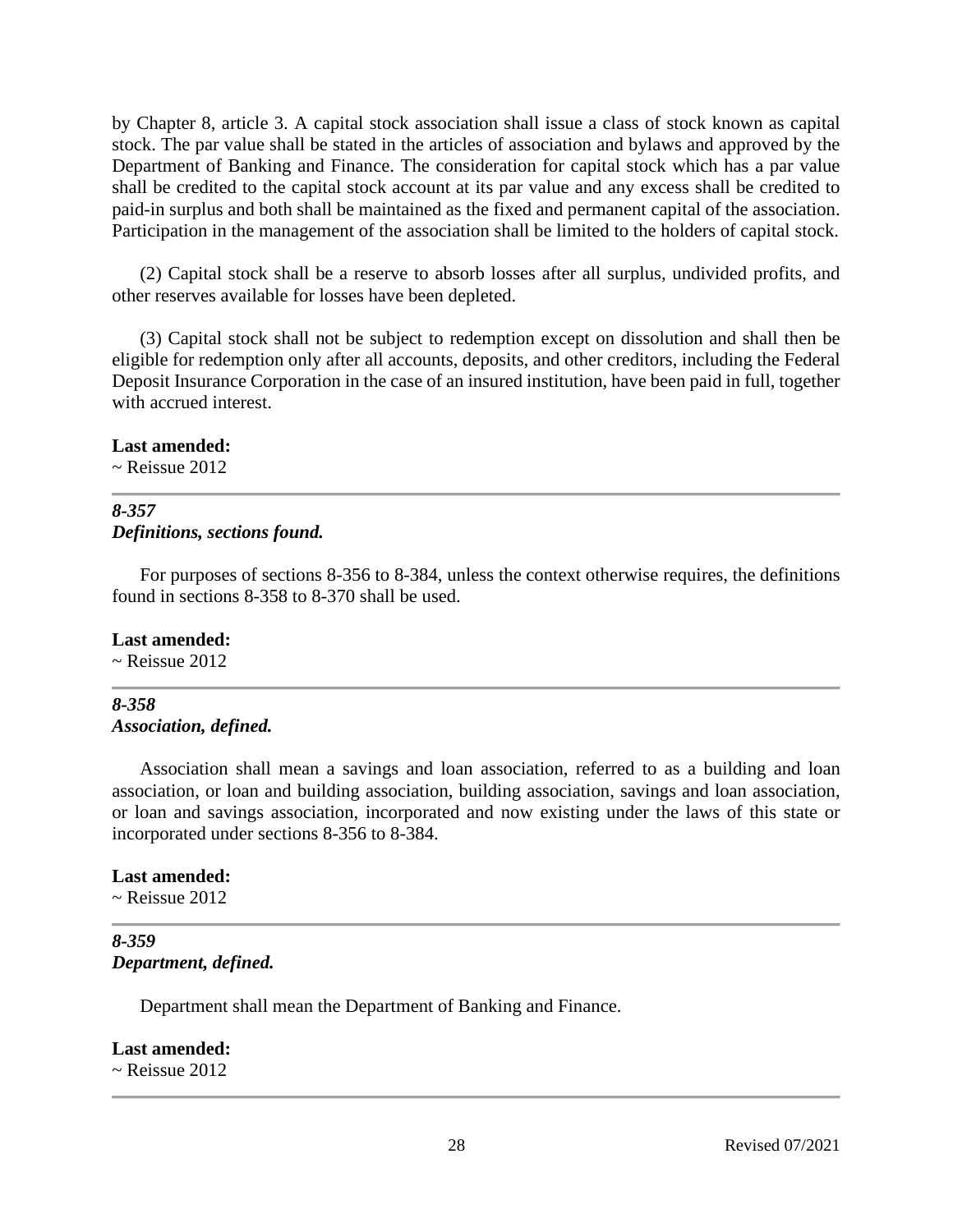## *8-360 Capital accounts, defined.*

Capital accounts shall mean capital stock, undivided profits, surplus, and reserves.

## **Last amended:**

 $\sim$  Reissue 2012

## *8-361. Certificate of approval, defined.*

Certificate of approval shall mean a certificate issued by the Department of Banking and Finance and approved by the director.

**Last amended:**

 $\sim$  Reissue 2012

## *8-362 Director, defined.*

Director shall mean the Director of Banking and Finance.

## **Last amended:**

 $\sim$  Reissue 2012

## *8-363 Existing mutual association, defined.*

Existing mutual association shall mean a mutual association which was authorized to do business in Nebraska on August 30, 1981.

# **Last amended:**

 $\sim$  Reissue 2012

## *8-364 Foreign association, defined.*

Foreign association shall mean any firm, company, association, partnership, limited liability company, or corporation actually engaged in the business of a savings and loan association which is not organized under the laws of this state or of the United States.

## **Last amended:**

 $\sim$  Reissue 2012

## *8-365*

*Net worth of a stock association, defined.*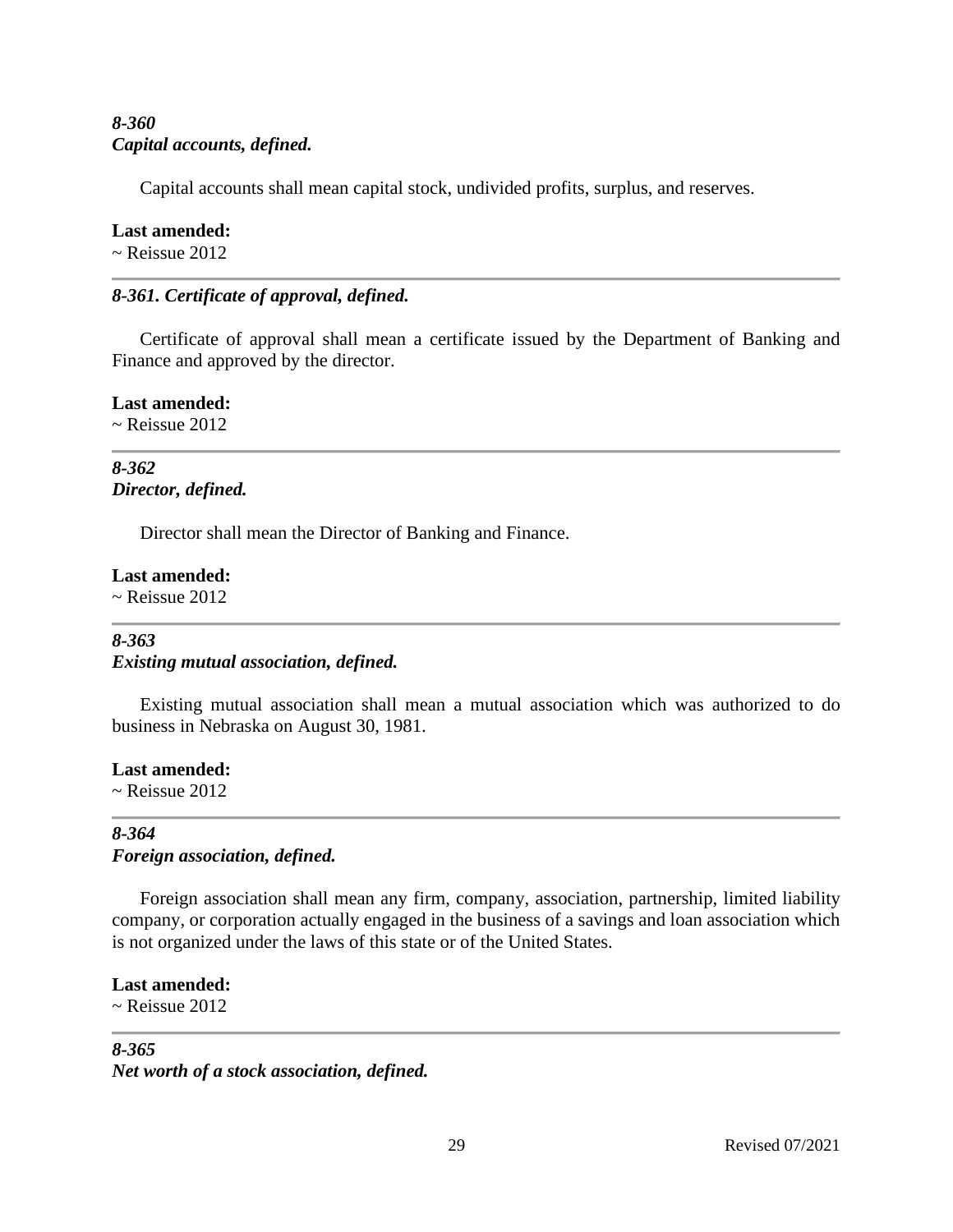Net worth of a stock association shall mean the aggregate of the capital stock account, paid-in surplus, earned surplus, legal and federal insurance reserves, and undivided profits.

#### **Last amended:**

 $\sim$  Reissue 2012

## *8-366 Capital stock, defined.*

Capital stock shall mean that part of the capital or liabilities of an association representing ownership of the association and which is not subject to being withdrawn or the value paid to the holder of such stock until all other liabilities of the association have been fully liquidated and paid.

**Last amended:**

 $\sim$  Reissue 2012

## *8-367 Savings deposit, defined.*

Savings deposit shall mean a savings account in an association qualified to accept deposits and on which the association pays interest or dividends, whether at a fixed or indeterminate rate.

### **Last amended:**

 $\sim$  Reissue 2012

## *8-368 Stockholder, defined.*

Stockholder shall mean a person who is a holder of record of shares in a corporation.

## **Last amended:**

 $\sim$  Reissue 2012

## *8-369 Withdrawable account, defined.*

Withdrawable account shall mean a savings deposit or other authorized account or deposit of an association which does not represent capital stock.

## **Last amended:**

 $\sim$  Reissue 2012

## *8-370 Withdrawal value, defined.*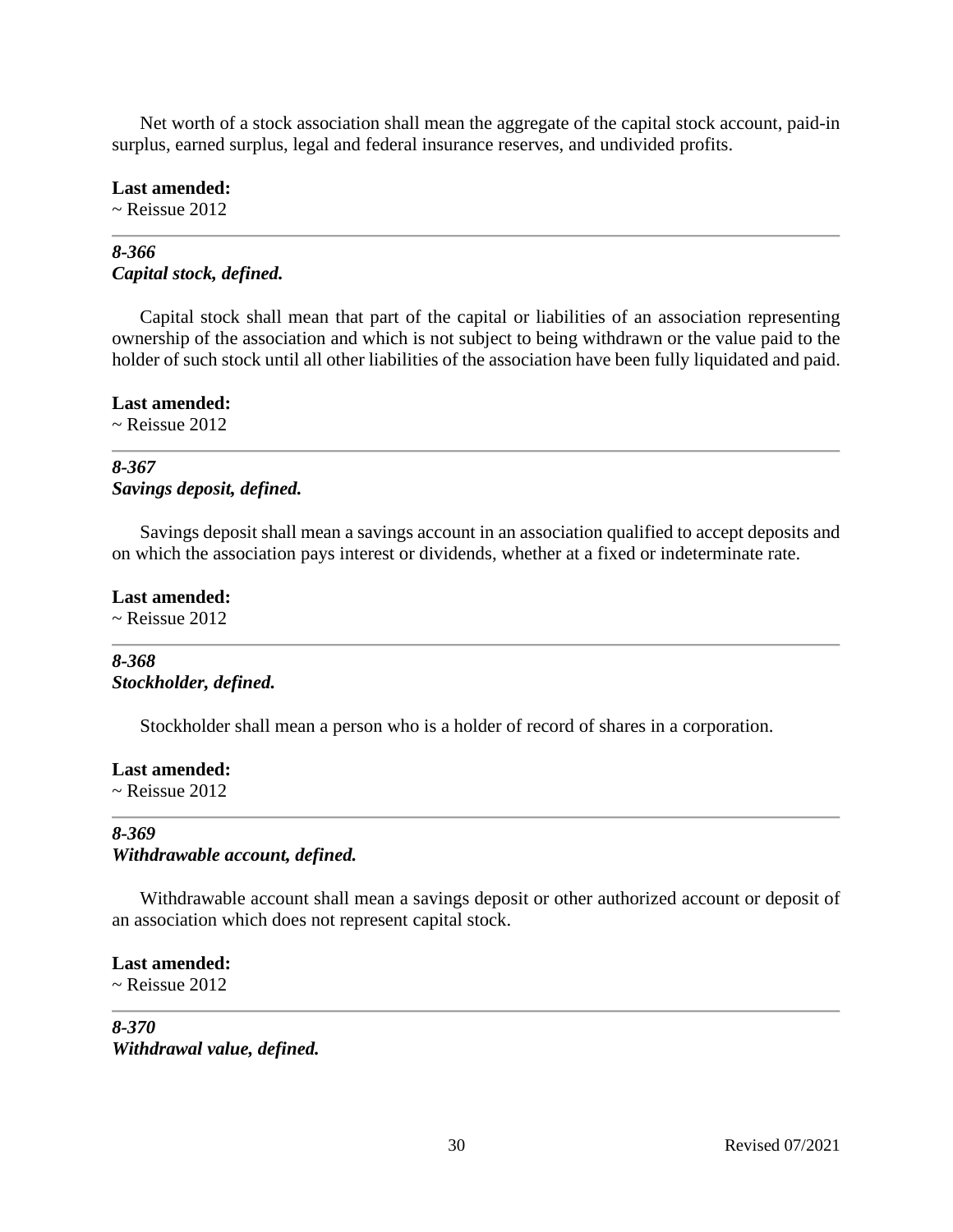Withdrawal value shall mean the amount paid to an association on a savings deposit plus earnings credited to such account or deposit less lawful deductions.

#### **Last amended:**

 $\sim$  Reissue 2012

## *8-371*

### *Capital stock association; organization; prerequisites.*

No capital stock association may be organized unless, prior to the filing of its articles of incorporation and bylaws, such amounts of its capital stock set forth in department rules and regulations or as the director shall deem adequate, shall have been subscribed for and paid into the association. Every stock association shall also obtain insurance of accounts from an agency of the federal government prior to commencing operation.

#### **Last amended:**

 $\sim$  Reissue 2012

## *8-372 Capital stock association; application; contents.*

Every corporation organized for and desiring to conduct a capital stock association shall make under oath and transmit to the department a complete detailed application, giving the name of the proposed capital stock association, a certified copy of the articles of incorporation, the names of the stockholders, the county, city, or village and the exact location within such city or village where such association is proposed to be located, the nature of the proposed capital stock association business, the proposed amounts of capital stock, surplus, and undivided profits, and the items of actual cash and property, as reported and approved at a meeting of the stockholders.

#### **Last amended:**

 $\sim$  Reissue 2012

#### *8-373*

*Capital stock association; articles of incorporation; application; file information with department; examination fee.*

A copy of the articles of incorporation and bylaws of every association applying under section 8-372 shall be filed with the department together with an application for a certificate of approval and payment of the examination fee prescribed by section 8-602. The application shall furnish and set forth information as may be required by the department's rules and regulations and the information required by sections 8-356 to 8-384.

#### **Last amended:**

 $\sim$  Reissue 2012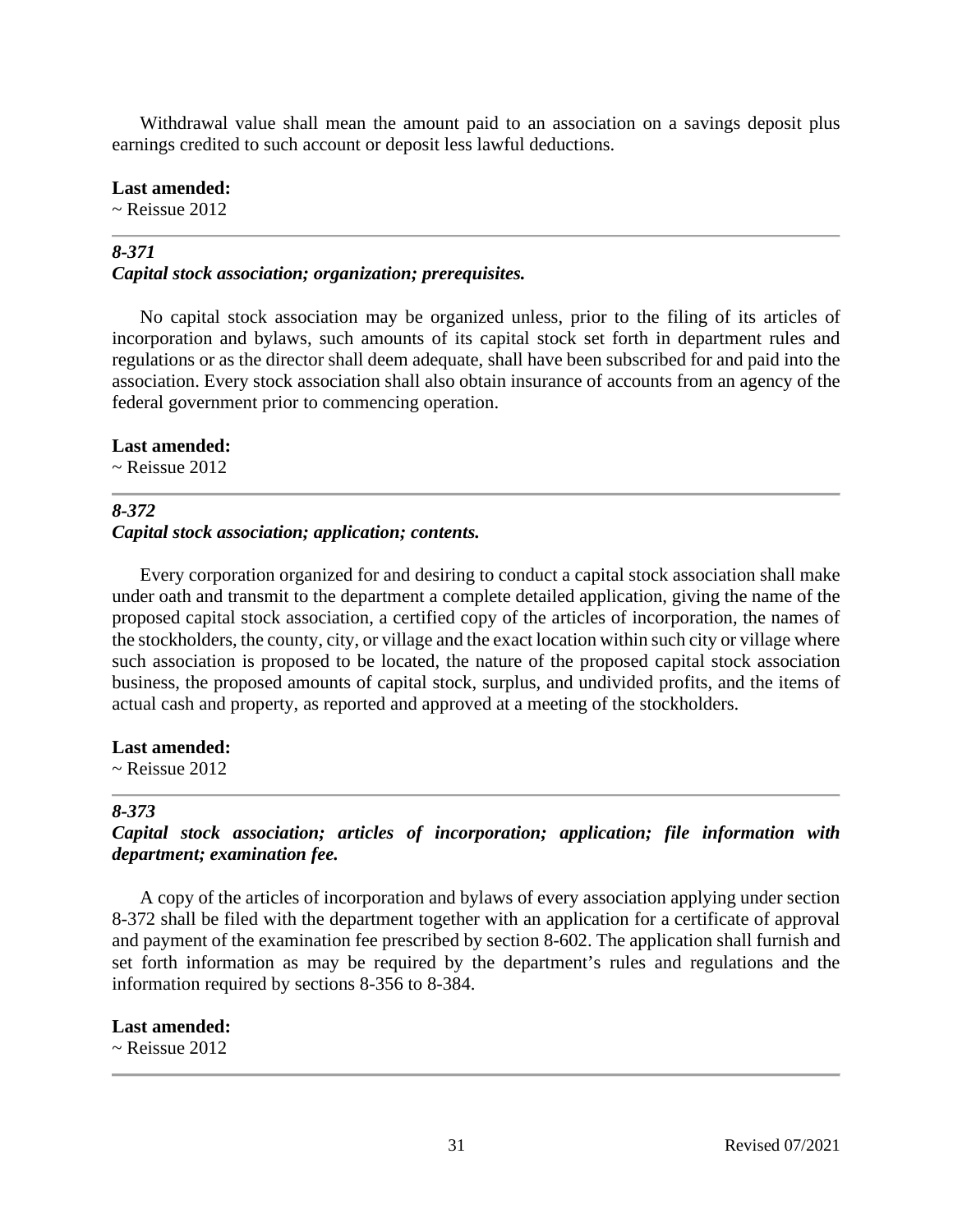## *8-374 Department; hearing on application; notice; purpose.*

(1) Prior to issuing a certificate of approval, the department, upon receiving an application for a stock savings and loan association, shall (a) publish notice of filing of the application for a period of three weeks in a legal newspaper published in or of general circulation in the county where the applicant proposes to operate the savings and loan association and (b) give notice of such application for a stock savings and loan association to all financial institutions within the county where the proposed main office of the stock savings and loan would be located and to such other interested parties as the director may determine. The director shall send the notice to financial institutions by first-class mail, postage prepaid, or electronic mail. Electronic mail may be used if the financial institution agrees in advance to receive such notices by electronic mail. A financial institution may designate one office for receipt of any such notice if it has more than one office located within the county where such notice is to be sent or a main office in a county other than the county where such notice is to be sent.

(2) A public hearing shall be held on each application. The date for hearing the application shall be not more than ninety days after filing the application and not less than thirty days after the last publication of notice. Such hearing shall be held to determine:

(a) Whether the articles of incorporation and bylaws conform to the requirements of sections 8-356 to 8-384 and contain a just and equitable plan for the management of the association's business;

(b) Whether the persons organizing such association are of good character and responsibility;

(c) Whether in the department's judgment a need exists for such an institution in the community to be served;

(d) Whether there is a reasonable probability of its usefulness and success; and

(e) Whether the same can be established without undue injury to properly conducted existing local savings and loan associations, whether mutual or capital stock in formation.

(3) The expense of any publication and mailing required by this section shall be paid by the applicant but payment shall not be a condition precedent to approval by the director.

#### **Last amended:**

 $\sim$  Cum. Supp. 2020

## *8-375*

## *Department; issue certificate of approval; when.*

If the department, upon completion of its investigation and the public hearing of the application, is satisfied that such corporation has complied with the requirements of sections 8-356 to 8-384 and department rules and regulations, it shall issue a certificate of approval stating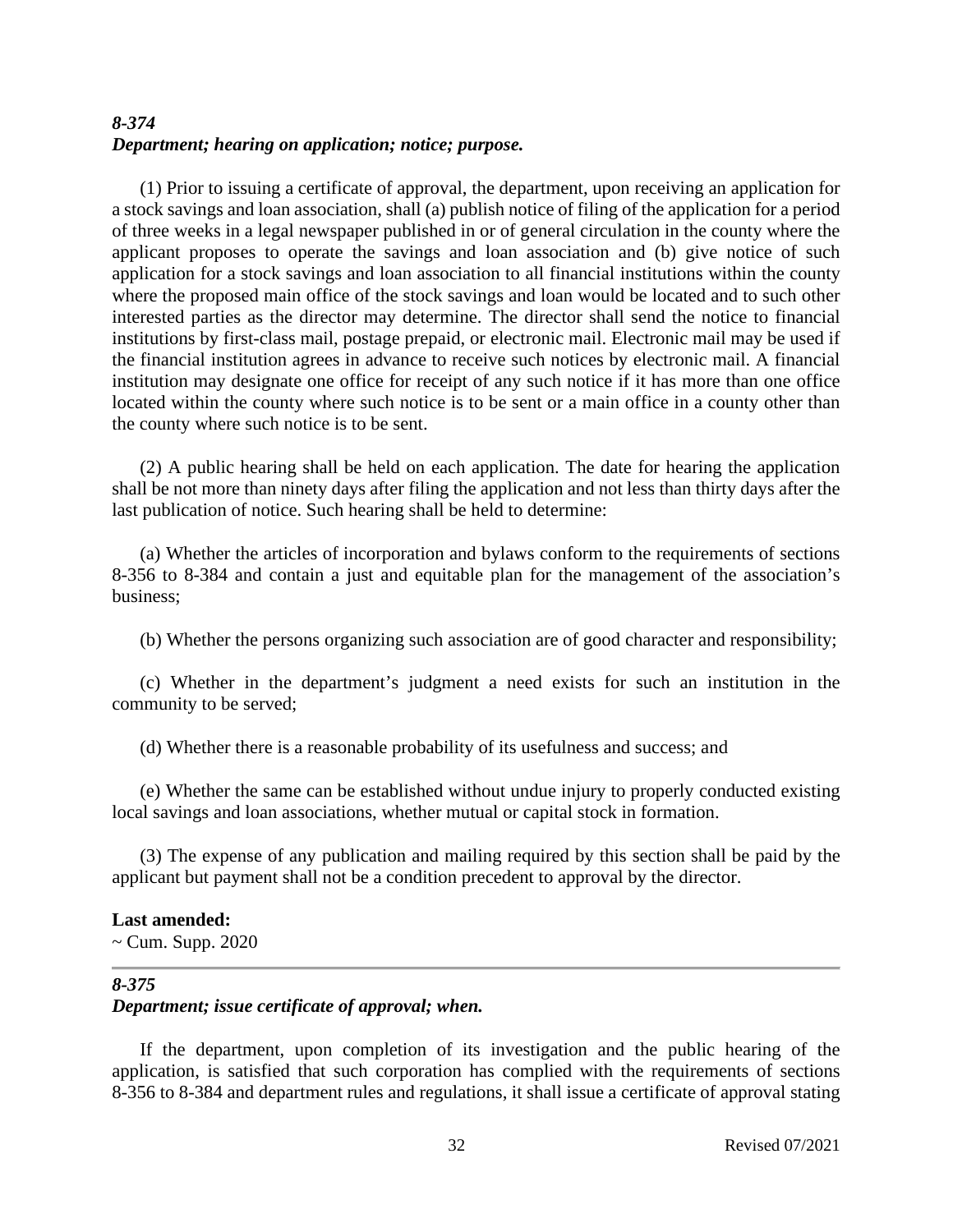that such corporation has complied with the laws of this state, and granting such savings and loan association the authority to commence business.

**Last amended:**

 $\sim$  Reissue 2012

## *8-376*

#### *Capital stock association; transaction of business; conditions.*

No capital stock association shall transact any business, except the execution of its articles of incorporation, the adoption of the bylaws, and the election of directors and officers, until such association has been approved by the department and such association has submitted to the department evidence of insurance of accounts by an agency of the federal government. This section shall not apply to existing mutual associations operating without such insurance as of August 30, 1981, if they continue to operate as mutual associations.

#### **Last amended:**

 $\sim$  Reissue 2012

#### *8-377*

### *Payment to person selling stock prohibited; exception.*

No corporation organized for the purpose of conducting a savings and loan association under the laws of this state shall be granted a certificate of approval if there have been any premium, bonus, commission, compensation, reward, salary, or other forms of remuneration paid or promised to be paid, to any person for selling the stock of such corporation, except that reasonable compensation in the form of commissions may be paid to persons or organizations authorized by law to act as brokers of stock for acting in such capacity.

#### **Last amended:**

 $\sim$  Reissue 2012

#### *8-378*

## *Mutual association; conversion to capital stock association; authorized; plan of conversion; approval required.*

(1) Any state or federal mutual association, if substantial business benefit to the applicant will result, and if otherwise permitted by federal law and regulations, may apply to convert to a state or federal capital stock association, in accordance with the provisions set forth in sections 8-356 to 8-384 and in any rules and regulations that may be adopted or promulgated by the Department of Banking and Finance.

(2) Any applicant subject to subsection (1) of this section seeking to convert its corporate form pursuant to this section shall first obtain approval of a plan of conversion by resolution adopted by not less than a two-thirds majority vote of the total number of directors authorized.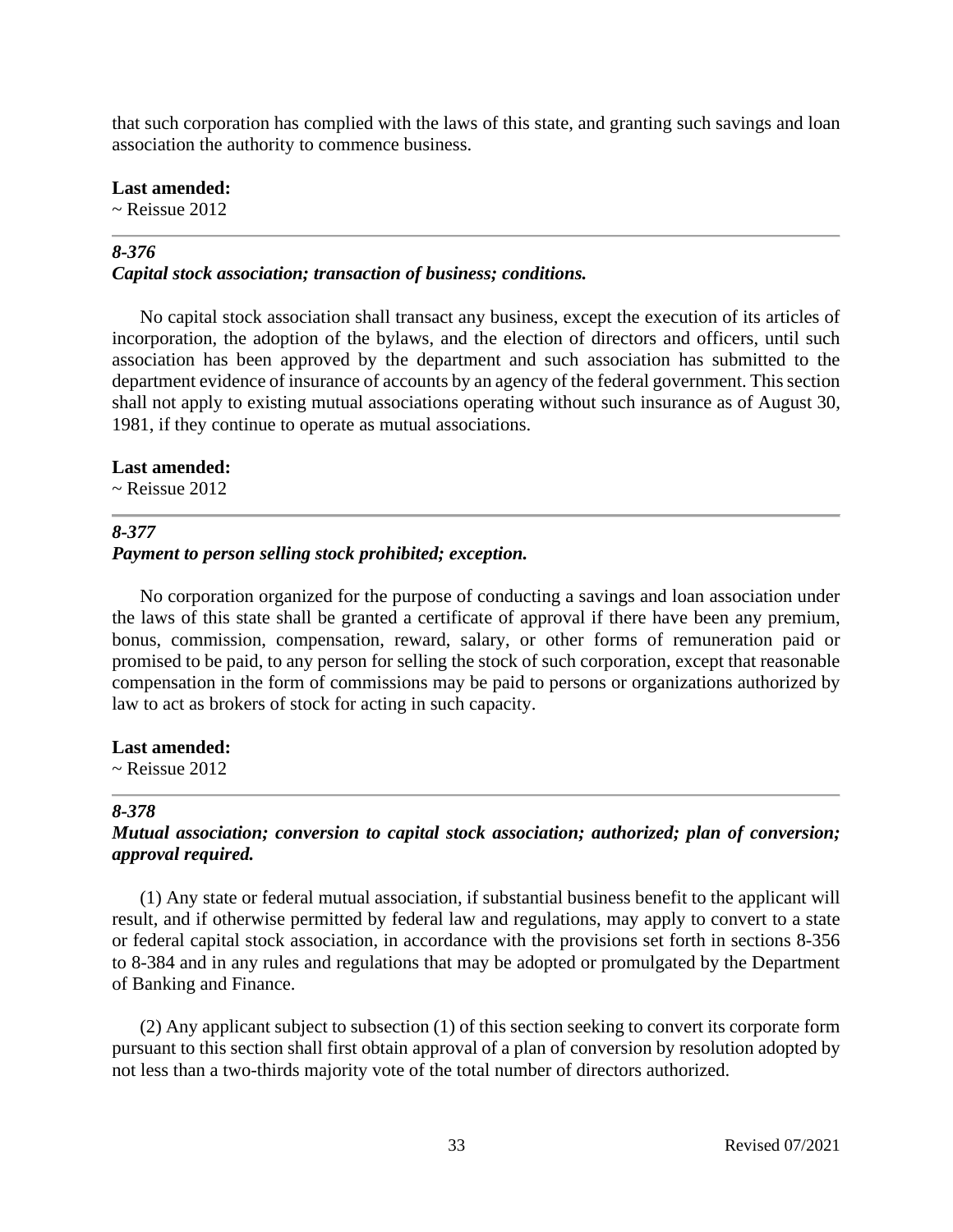(3) Upon approval of a plan of conversion by the board of directors, such plan and the resolution approving it shall be submitted to the department. The department may approve or disapprove the plan of conversion in its discretion, but shall not approve the plan unless a finding is made, after appropriate examination, that substantial business benefit to the applicant will result, that the plan of conversion is fair and equitable, that the interests of the applicant, its members or stockholders, its savings account holders and the public are adequately protected, and that the converting applicant has complied with the requirements of this section. If the department approves the plan of conversion, the approval, which shall be in writing and sent to the home office of the converting applicant, may prescribe terms and conditions to be fulfilled either before or after the conversion to cause the applicant to conform with the requirements of sections 8-356 to 8-384. If the department disapproves the plan of conversion, the objections shall be stated in writing and sent to the home office of the converting applicant, and the applicant afforded an opportunity to amend and resubmit the plan within a reasonable time as prescribed by the department. In the event that the department disapproves the plan after such resubmission, written notice of such final disapproval shall be sent by certified mail to the applicant's home office.

#### **Last amended:**

 $\sim$  Reissue 2012

#### *8-379*

### *Mutual association; conversion to capital stock association; plan of conversion; approval of members or stockholders; procedure.*

If the department approves a plan to conversion in accordance with section 8-378, such plan shall be submitted for adoption to the members or stockholders of the converting association by vote at an annual or special meeting called to consider such action. At least three weeks prior to such meeting, a copy of the plan, together with an accurate summary plan description explaining the operation of the plan and the rights, duties, obligations, liabilities, conditions, and requirements which may be imposed upon such members or stockholders and the converted association as a result of the adoption of such plan, shall be mailed to each member or stockholder eligible to vote at such meeting. The plan of conversion must be approved by not less than sixty percent of the total outstanding shares, which may be voted by proxy or in person at the meeting called to consider such a conversion. If such plan is so approved, action shall be taken to obtain a charter, articles of incorporation, articles of association, or similar instrument, adopt bylaws, elect directors and officers and take such other action as is prescribed or appropriate for the type of corporation into which the converting applicant will be converted. A certified report of the proceedings at such meeting shall be filed promptly with the department.

#### **Last amended:**

 $\sim$  Reissue 2012

# *8-380*

## *Conversion; plan of conversion; requirements.*

In any plan of conversion from a capital stock form of organization to a mutual form: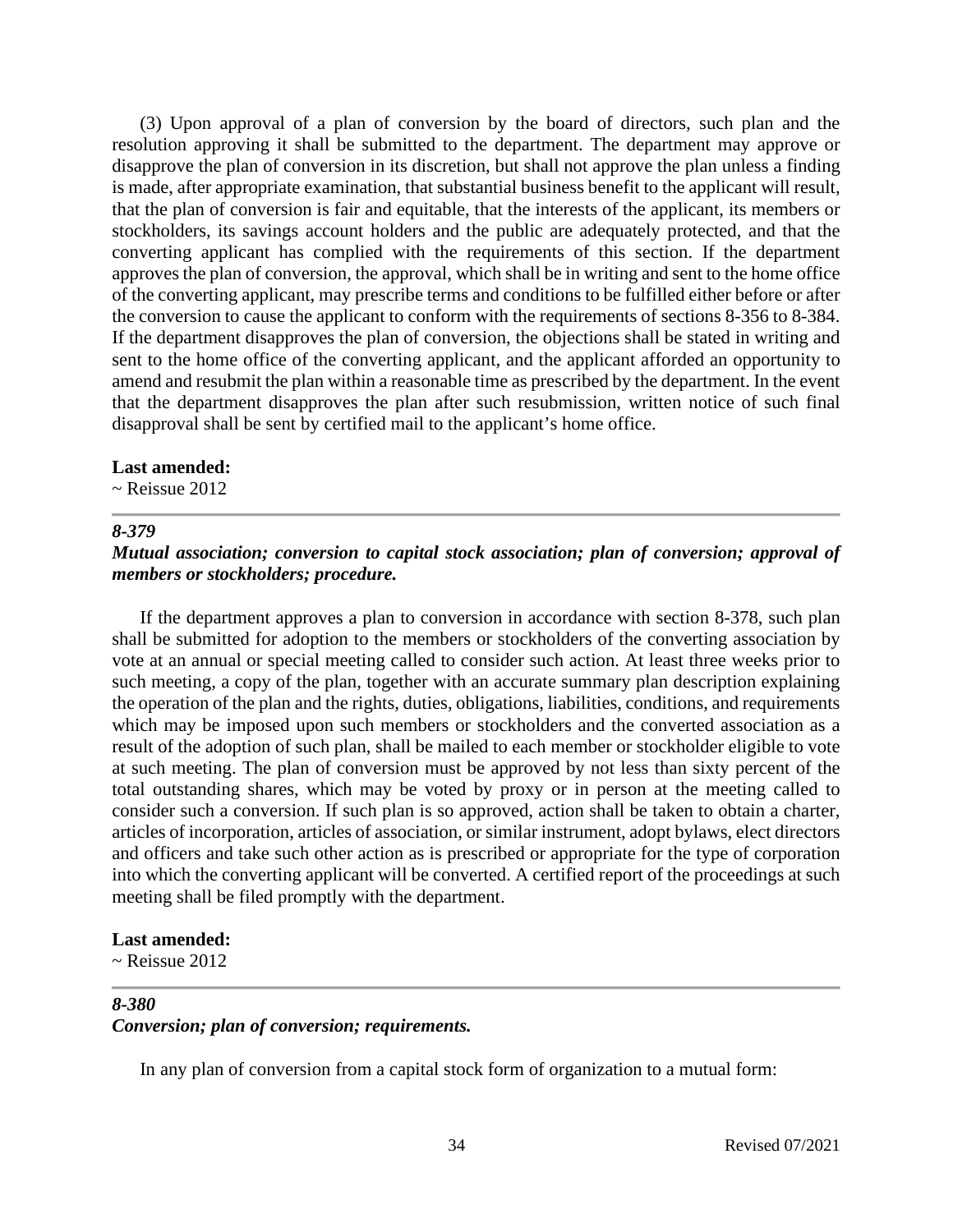(1) Each savings account holder shall receive without payment a withdrawable account of the same general class in the converted institution equal in amount and equal in time tenure to his or her withdrawable account in the converting capital stock institution;

(2) The plan shall specify how and in what amount the return of capital to each class of stockholder in the form of an exchange of stock for savings accounts shall be effectuated;

(3) The plan shall provide for allocation of voting rights to the holders of savings accounts and the manner of exercise thereof; and

(4) The plan shall provide for evidence of insurance of deposits and other accounts of a withdrawable type by an agency of the federal government.

## **Last amended:**

 $\sim$  Reissue 2012

#### *8-381*

#### *Mutual association; conversion; certificate of conversion; issuance; when effective.*

If the department finds that a conversion proceeding has been completed in accordance with the requirements of sections 8-378 to 8-380 and any other applicable law and regulations, the department shall issue to the applicant a certificate of conversion, attaching as a part of such certificate a copy of the charter, articles of incorporation, articles of association, or similar instrument. Such conversion shall not become effective until the issuance of the certificate as provided in this section.

#### **Last amended:**

 $\sim$  Reissue 2012

## *8-382 Mutual association; conversion; effect.*

Upon the issuance to any applicant of a certificate of conversion as provided in section 8-381, the corporate existence of the converting association shall not terminate, but such association shall be a continuation of the entity so converted and all property of the converted association, including its rights, titles, and interests in and to all property of whatever kind, whether real, personal, or mixed, things in action, and every right, privilege, interest, and asset of any conceivable value or benefit then existing, or pertaining to it, or which would inure to it, immediately, by operation of law and without any conveyance or transfer and without any further act or deed, shall vest in and remain the property of such converted applicant, and the same shall have, hold, and enjoy the same in its own right as fully and to the same extent as the same was possessed, held, and enjoyed by the converting applicant, and such converted association, upon issuance of the certificate of such conversion, shall continue to have and succeed to all the rights, obligations, and relations of the converting association. All pending actions and other judicial proceedings to which the converting association is a party shall not be abated or discontinued by reason of such conversion, but may be prosecuted to final judgment, order, or decree in the same manner as if such conversion had not